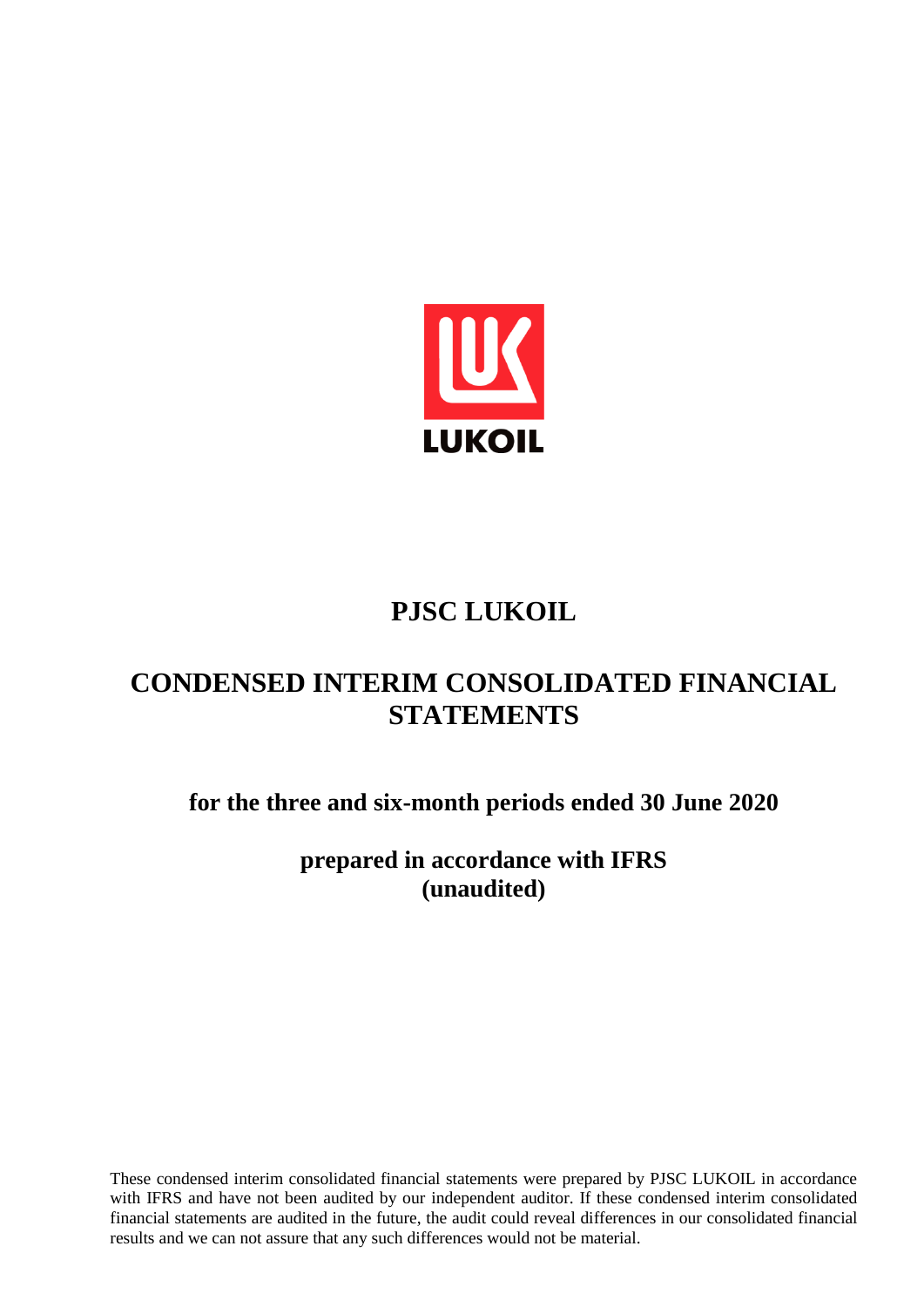

**JSC "KPMG"** 10 Presnenskaya Naberezhnaya Moscow, Russia 123112 Telephone +7 (495) 937 4477 Fax +7 (495) 937 4400/99 Internet www.kpmg.ru

## Independent Auditors' Report on Review of Condensed Interim **Consolidated Financial Statements**

To the Shareholders and Board of Directors

**PJSC LUKOIL** 

#### **Introduction**

We have reviewed the accompanying consolidated statement of financial position of PJSC LUKOIL (the "Company") and its subsidiaries (the "Group") as at 30 June 2020, and the related consolidated statements of profit or loss and other comprehensive income for the three- and six-month periods ended 30 June 2020 and the related consolidated statements of changes in equity and cash flows for the six - month period ended 30 June 2020, and notes to the condensed interim consolidated financial statements (the "condensed interim consolidated financial statements"). Management is responsible for the preparation and presentation of these condensed interim consolidated financial statements in accordance with IAS 34 Interim Financial Reporting. Our responsibility is to express a conclusion on these condensed interim consolidated financial statements based on our review.

#### **Scope of Review**

We conducted our review in accordance with International Standard on Review Engagements 2410 Review of Interim Financial Information Performed by the Independent Auditor of the Entity. A review of condensed interim consolidated financial statements consists of making inquiries, primarily of persons responsible for financial and accounting matters, and applying analytical and other review procedures. A review is substantially less in scope than an audit conducted in accordance with International Standards on Auditing and consequently does not enable us to obtain assurance that we would become aware of all significant matters that might be identified in an audit. Accordingly, we do not express an audit opinion.

Reviewed entity: Public Joint Stock Company "Oil company "LUKOIL"

Registration No. in the Unified State Register of Legal Entities<br>1027700035769.

Moscow, Russia

Audit firm: JSC "KPMG", a company incorporated under the Laws of The Russian Federation, a member firm of the KPMG network of<br>independent member firms affiliated with KPMG International<br>Cooperative ("KPMG International"), a Swiss entity.

Registration No. in the Unified State Register of Legal Entities<br>1027700125628.

Member of the Self-regulatory Organization of Auditors Association<br>"Sodruzhestvo" (SRO AAS). The Principal Registration Number of the<br>Entry in the Register of Auditors and Audit Organisations: No. 12006020351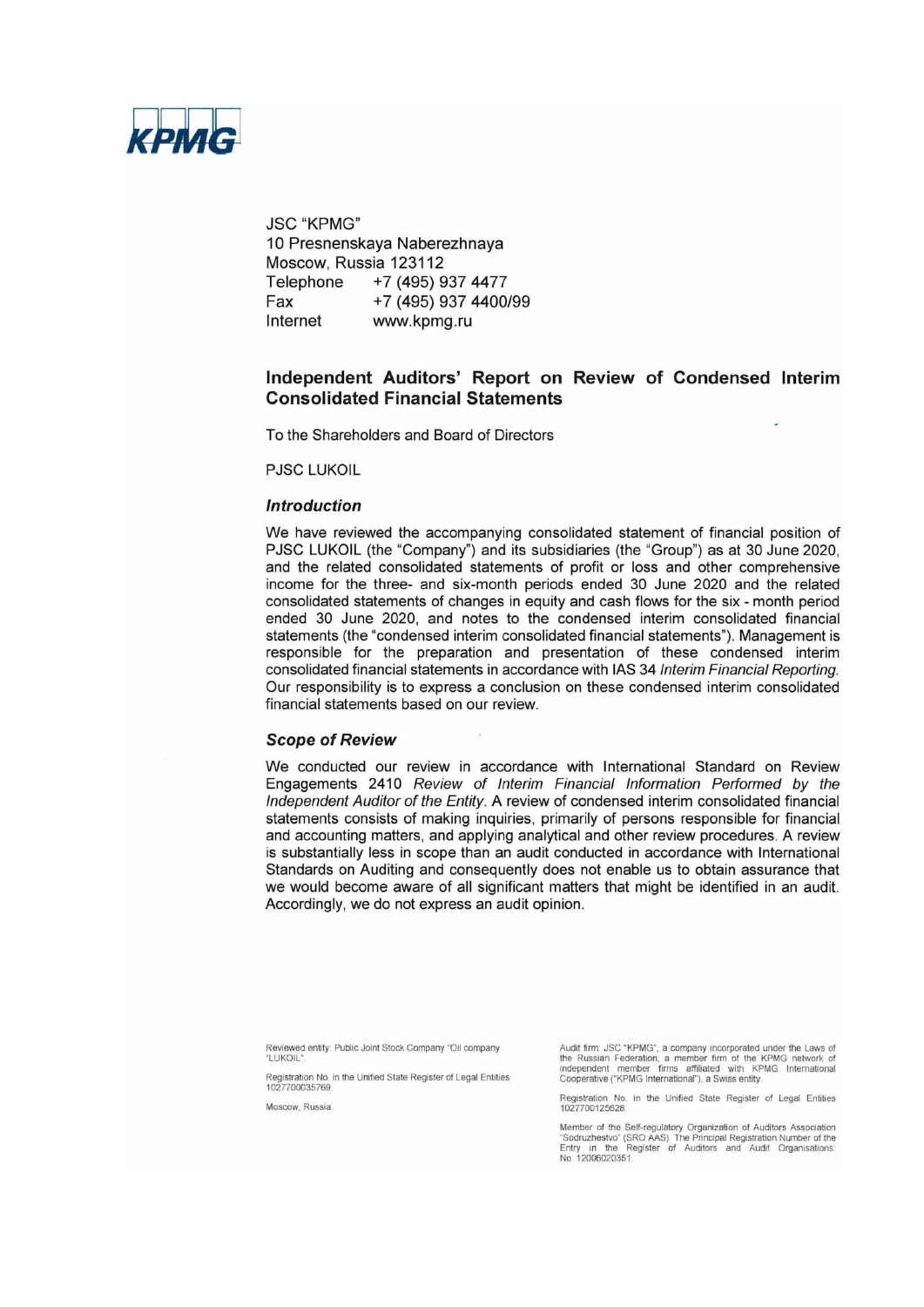

**PJSC LUKOIL** Independent Auditors' Report on Review of Condensed Interim Consolidated Financial **Statements** Page 2

# **Conclusion**

Based on our review, nothing has come to our attention that causes us to believe that the condensed interim consolidated financial statements as at 30 June 2020 and for the three- and six-month periods ended 30 June 2020 are not prepared, in all material respects, in accordance with IAS 34 Interim Financial Reporting.



Oussov A.I. **JSC "KPMG"** Moscow, Russia 27 August 2020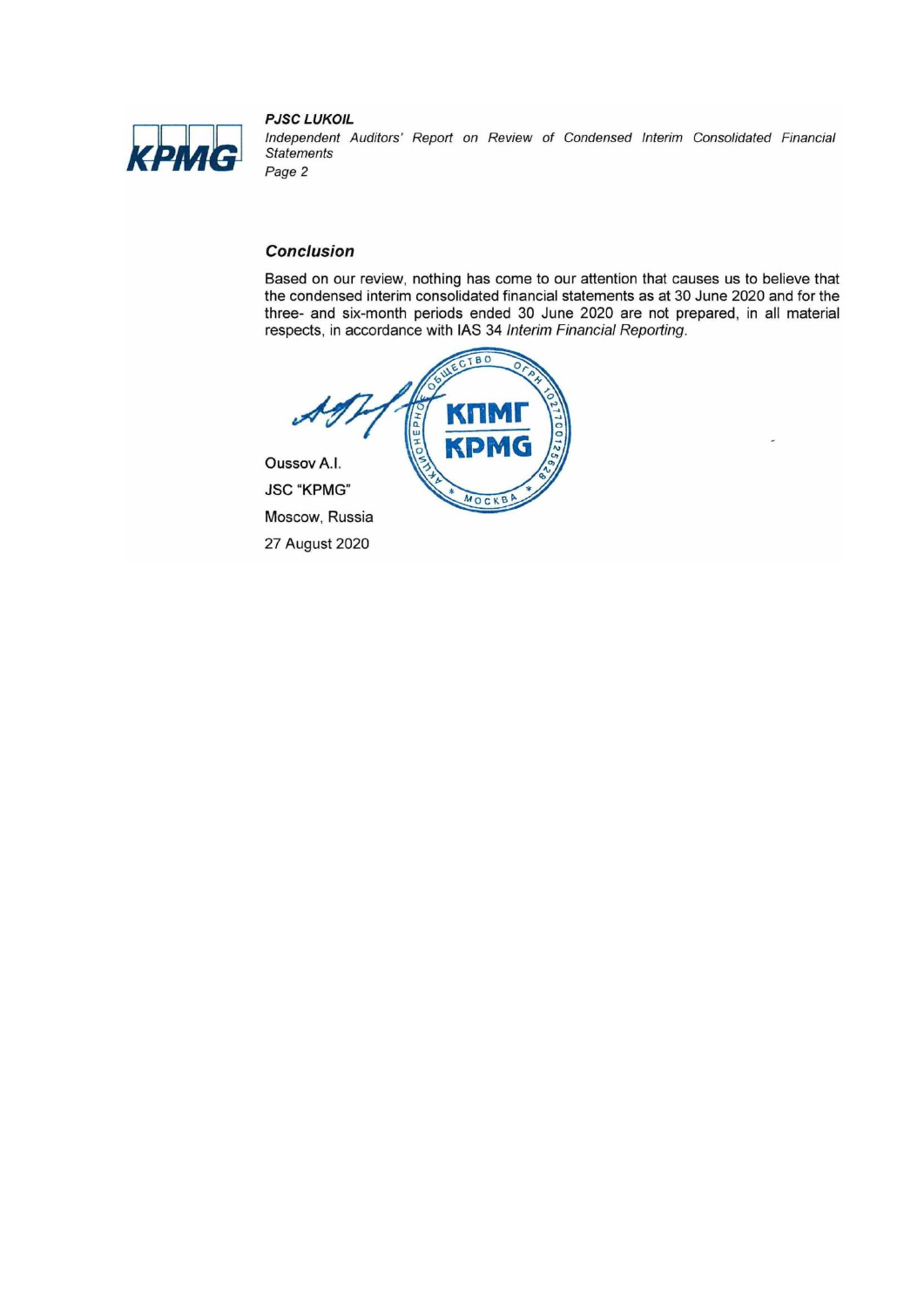#### **PJSC LUKOIL Consolidated Statement of Financial Position (Millions of Russian rubles)**

|                                                             |             | 30 June 2020 |                  |
|-------------------------------------------------------------|-------------|--------------|------------------|
|                                                             | <b>Note</b> | (unauditied) | 31 December 2019 |
| <b>Assets</b>                                               |             |              |                  |
| <b>Current assets</b>                                       |             |              |                  |
| Cash and cash equivalents                                   | 6           | 616,207      | 516,032          |
| Accounts receivable, net                                    | 7           | 332,803      | 437,052          |
| Other current financial assets                              | 8           | 46,485       | 49,706           |
| Inventories                                                 | 9           | 363,342      | 413,910          |
| Prepaid taxes                                               | 10          | 70,425       | 95,075           |
| Other current assets                                        | 11          | 45,868       | 42,412           |
| <b>Total current assets</b>                                 |             | 1,475,130    | 1,554,187        |
| Property, plant and equipment                               | 13          | 4,145,254    | 4,026,007        |
| Investments in associates and joint ventures                | 12          | 250,144      | 220,004          |
| Other non-current financial assets                          | 14          | 37,362       | 38,231           |
| Deferred income tax assets                                  |             | 18,325       | 28,673           |
| Goodwill and other intangible assets                        |             | 45,017       | 43,108           |
| Other non-current assets                                    |             | 31,254       | 36,840           |
| <b>Total non-current assets</b>                             |             | 4,527,356    | 4,392,863        |
| <b>Total assets</b>                                         |             | 6,002,486    | 5,947,050        |
| <b>Liabilities and equity</b>                               |             |              |                  |
| <b>Current liabilities</b>                                  |             |              |                  |
| Accounts payable                                            | 16          | 448,925      | 607,734          |
| Short-term borrowings and current portion of long-term debt | 17          | 235,252      | 130,300          |
| Taxes payable                                               | 19          | 103,555      | 142,471          |
| Provisions                                                  | 21          | 39,862       | 37,232           |
| Other current liabilities                                   | 20          | 277,623      | 168,952          |
| Obligation to repurchase common shares                      | 22          |              | 120,988          |
| <b>Total current liabilities</b>                            |             | 1,105,217    | 1,207,677        |
| Long-term debt                                              | 18          | 562,347      | 422,932          |
| Deferred income tax liabilities                             |             | 264,532      | 264,159          |
| Provisions                                                  | 21          | 106,638      | 77,045           |
| Other non-current liabilities                               |             | 1,304        | 1,788            |
| <b>Total non-current liabilities</b>                        |             | 934,821      | 765,924          |
| <b>Total liabilities</b>                                    |             | 2,040,038    | 1,973,601        |
| <b>Equity</b>                                               | 22          |              |                  |
| Share capital                                               |             | 938          | 968              |
| Treasury shares (including obligation to repurchase common  |             |              |                  |
| shares)                                                     |             | (71, 920)    | (308, 160)       |
| Additional paid-in capital                                  |             | 39,282       | 39,277           |
| Other reserves                                              |             | 191,885      | 30,141           |
| Retained earnings                                           |             | 3,794,391    | 4,203,138        |
| Total equity attributable to PJSC LUKOIL shareholders       |             | 3,954,576    | 3,965,364        |
| Non-controlling interests                                   |             | 7,872        | 8,085            |
| <b>Total equity</b>                                         |             | 3,962,448    | 3,973,449        |
| <b>Total liabilities and equity</b>                         |             | 6,002,486    | 5,947,050        |

Alekperov V.Y.

 $\mathcal{H}$ President of PJSC LUKOIL Chief accountant of PJSC LUKOIL Alekperov V.Y.

The accompanying notes are an integral part of these condensed interim consolidated financial statements.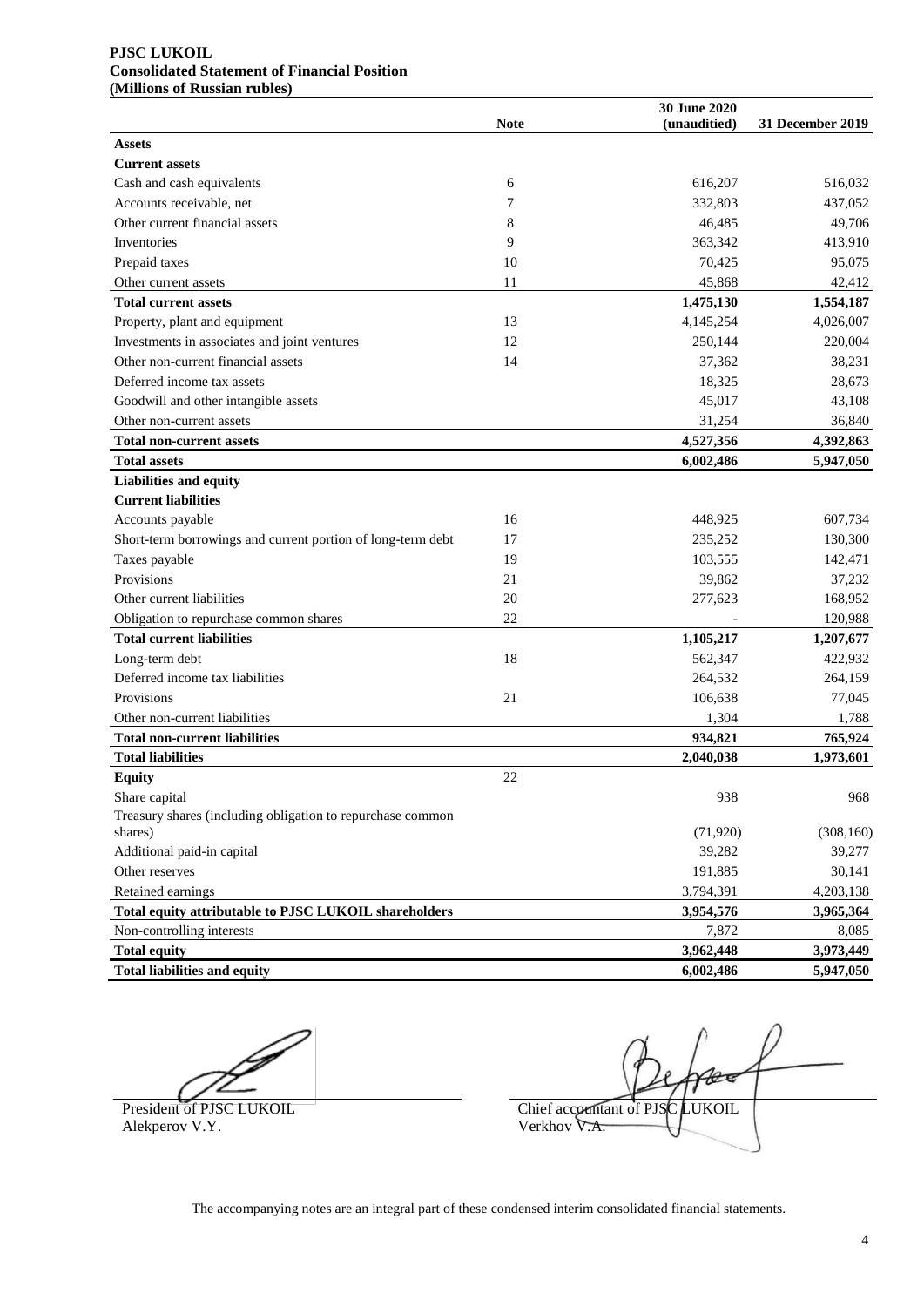#### **PJSC LUKOIL Consolidated Statement of Profit or Loss and Other Comprehensive Income (Millions of Russian rubles, unless otherwise noted)**

|                                                                                                                            | <b>Note</b> | For the three<br>months ended<br>30 June 2020<br>(unaudited) | For the three<br>months ended<br>30 June 2019<br>(unaudited) | For the six<br>months ended<br>30 June 2020<br>(unaudited) | For the six<br>months ended<br>30 June 2019<br>(unaudited) |
|----------------------------------------------------------------------------------------------------------------------------|-------------|--------------------------------------------------------------|--------------------------------------------------------------|------------------------------------------------------------|------------------------------------------------------------|
| <b>Revenues</b>                                                                                                            |             |                                                              |                                                              |                                                            |                                                            |
| Sales (including excise and export tariffs)                                                                                | 29          | 986,427                                                      | 2,125,552                                                    | 2,652,412                                                  | 3,976,485                                                  |
| <b>Costs and other deductions</b>                                                                                          |             |                                                              |                                                              |                                                            |                                                            |
| Operating expenses                                                                                                         |             | (105, 515)                                                   | (113,690)                                                    | (217,033)                                                  | (222, 859)                                                 |
| Cost of purchased crude oil, gas and products                                                                              |             | (394,970)                                                    | (1,210,383)                                                  | (1,366,645)                                                | (2,197,908)                                                |
| Transportation expenses                                                                                                    |             | (79, 559)                                                    | (64, 032)                                                    | (159, 618)                                                 | (137, 254)                                                 |
| Selling, general and administrative expenses                                                                               |             | (52, 412)                                                    | (48,987)                                                     | (97, 521)                                                  | (98, 560)                                                  |
| Depreciation, depletion and amortisation                                                                                   |             | (100, 725)                                                   | (105,730)                                                    | (211, 443)                                                 | (209, 560)                                                 |
| Taxes other than income taxes                                                                                              |             | (93, 341)                                                    | (254, 494)                                                   | (287, 049)                                                 | (475,513)                                                  |
| Excise and export tariffs                                                                                                  |             | (113,511)                                                    | (101,200)                                                    | (226,190)                                                  | (212, 656)                                                 |
| <b>Exploration</b> expenses                                                                                                |             | (2,703)                                                      | (596)                                                        | (3,097)                                                    | (1,508)                                                    |
| Profit from operating activities                                                                                           |             | 43,691                                                       | 226,440                                                      | 83,816                                                     | 420,667                                                    |
| Finance income                                                                                                             | 24          | 2,685                                                        | 6,075                                                        | 7,496                                                      | 12,059                                                     |
| Finance costs                                                                                                              | 24          | (11, 323)                                                    | (10,976)                                                     | (21,572)                                                   | (22,710)                                                   |
| Equity share in (loss) income of affiliates                                                                                | 12          | (3)                                                          | 4,942                                                        | 4,428                                                      | 11,122                                                     |
| Foreign exchange gain (loss)                                                                                               |             | 3,620                                                        | 3,607                                                        | (11,290)                                                   | 5,508                                                      |
| Other expenses                                                                                                             | 25          | (44, 463)                                                    | (6,360)                                                      | (91, 077)                                                  | (10, 332)                                                  |
| (Loss) profit before income taxes                                                                                          |             | (5,793)                                                      | 223,728                                                      | (28, 199)                                                  | 416,314                                                    |
| Current income taxes                                                                                                       |             | (7,678)                                                      | (40, 675)                                                    | (24,716)                                                   | (82,056)                                                   |
| Deferred income taxes                                                                                                      |             | (4,986)                                                      | (1,252)                                                      | (11,326)                                                   | (2,667)                                                    |
| Total income tax expense                                                                                                   |             | (12, 664)                                                    | (41, 927)                                                    | (36, 042)                                                  | (84, 723)                                                  |
| (Loss) profit for the period                                                                                               |             | (18, 457)                                                    | 181,801                                                      | (64, 241)                                                  | 331,591                                                    |
| (Loss) profit for the period attributable to:                                                                              |             |                                                              |                                                              |                                                            |                                                            |
| PJSC LUKOIL shareholders                                                                                                   |             | (18, 720)                                                    | 181,245                                                      | (64, 680)                                                  | 330,481                                                    |
| Non-controlling interests                                                                                                  |             | 263                                                          | 556                                                          | 439                                                        | 1,110                                                      |
| Other comprehensive income (loss), net of income taxes                                                                     |             |                                                              |                                                              |                                                            |                                                            |
| Items that may be reclassified to profit or loss:                                                                          |             |                                                              |                                                              |                                                            |                                                            |
| Foreign currency translation differences for foreign<br>operations                                                         |             | (152, 283)                                                   | (30, 734)                                                    | 163,339                                                    | (132, 455)                                                 |
| Items that will never be reclassified to profit or loss:                                                                   |             |                                                              |                                                              |                                                            |                                                            |
| Change in fair value of equity investments at fair value<br>through other comprehensive income                             |             | 735                                                          | (486)                                                        | (1, 427)                                                   | 692                                                        |
| Remeasurements of defined benefit liability / asset of<br>pension plan                                                     |             | 160                                                          | 26                                                           | (172)                                                      | 123                                                        |
| Other comprehensive (loss) income                                                                                          |             | (151, 388)                                                   | (31, 194)                                                    | 161,740                                                    | (131, 640)                                                 |
| Total comprehensive (loss) income for the period                                                                           |             | (169, 845)                                                   | 150,607                                                      | 97,499                                                     | 199,951                                                    |
| Total comprehensive (loss) income for the period<br>attributable to:                                                       |             |                                                              |                                                              |                                                            |                                                            |
| PJSC LUKOIL shareholders                                                                                                   |             | (170, 111)                                                   | 150,050                                                      | 97,064                                                     | 198,849                                                    |
| Non-controlling interests                                                                                                  |             | 266                                                          | 557                                                          | 435                                                        | 1,102                                                      |
|                                                                                                                            |             |                                                              |                                                              |                                                            |                                                            |
| Earnings per share                                                                                                         |             |                                                              |                                                              |                                                            |                                                            |
| (Loss) profit for the period attributable to PJSC LUKOIL<br>shareholders per share of common stock (in Russian<br>rubles): | 22          |                                                              |                                                              |                                                            |                                                            |
| Basic                                                                                                                      |             | (28.69)                                                      | 268.96                                                       | (99.60)                                                    | 484.00                                                     |
| Diluted                                                                                                                    |             | (27.68)                                                      | 261.30                                                       | (96.01)                                                    | 470.87                                                     |
|                                                                                                                            |             |                                                              |                                                              |                                                            |                                                            |

The accompanying notes are an integral part of these condensed interim consolidated financial statements.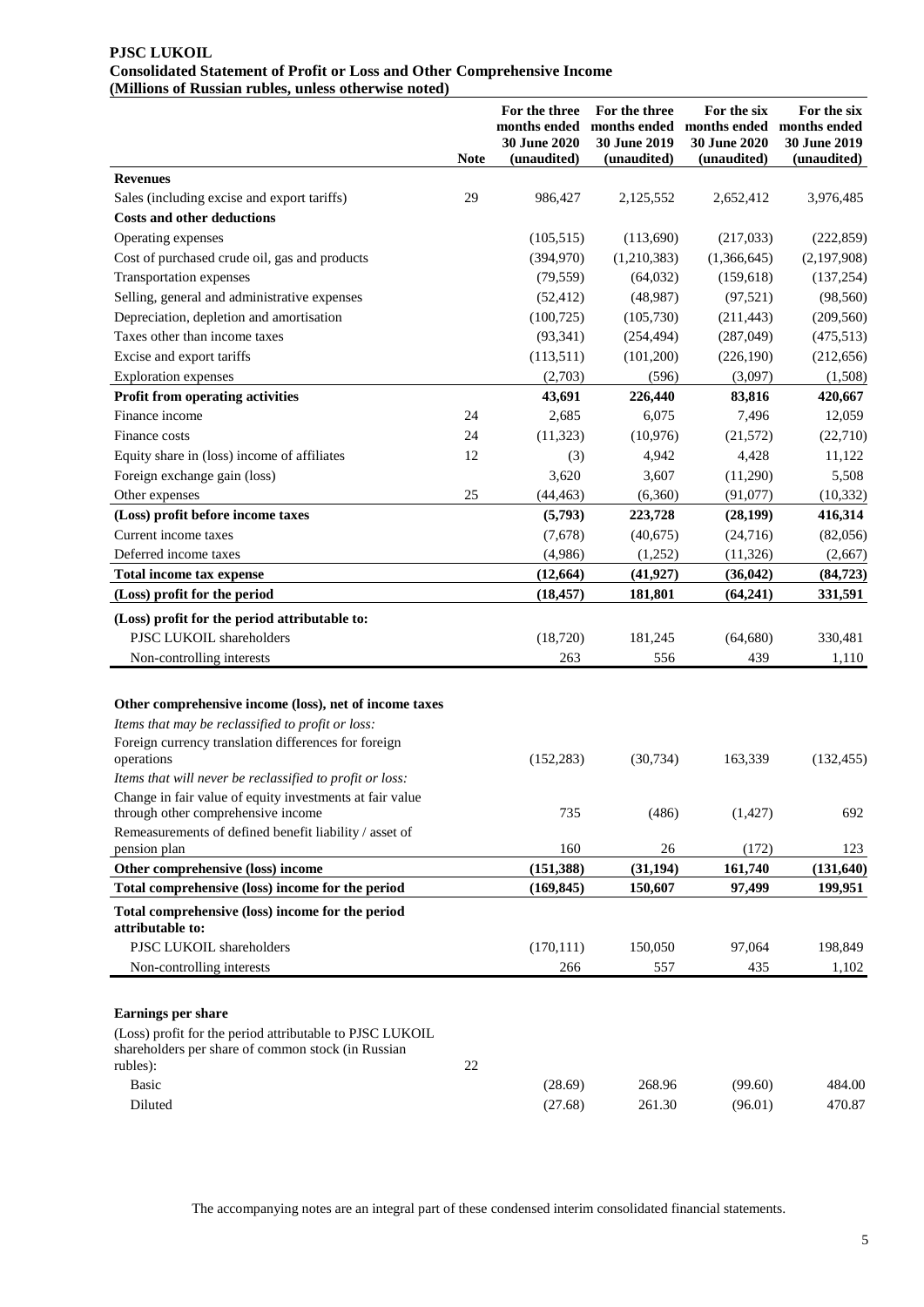#### **PJSC LUKOIL Consolidated Statement of Changes in Equity (unaudited) (Millions of Russian rubles)**

|                                                     | <b>Share</b>             | <b>Treasury</b> | <b>Additional</b><br>paid-in | Other      |            | <b>Total equity</b><br>attributable to<br><b>Retained PJSC LUKOIL</b> | Non-<br>controlling | <b>Total</b> |
|-----------------------------------------------------|--------------------------|-----------------|------------------------------|------------|------------|-----------------------------------------------------------------------|---------------------|--------------|
|                                                     | capital                  | shares          | capital                      | reserves   | earnings   | shareholders                                                          | interests           | equity       |
| 31 December 2019                                    | 968                      | (308, 160)      | 39,277                       | 30,141     | 4,203,138  | 3,965,364                                                             | 8,085               | 3,973,449    |
| (Loss) profit for the<br>period                     |                          |                 |                              |            | (64, 680)  | (64, 680)                                                             | 439                 | (64,241)     |
| Other comprehensive<br>income (loss)                |                          |                 |                              | 161,744    |            | 161,744                                                               | (4)                 | 161,740      |
| <b>Total comprehensive</b><br>income (loss)         |                          |                 |                              | 161,744    | (64, 680)  | 97,064                                                                | 435                 | 97,499       |
| Dividends on common                                 |                          |                 |                              |            |            |                                                                       |                     |              |
| stock                                               |                          |                 |                              |            | (228, 374) | (228, 374)                                                            |                     | (228, 374)   |
| Stock purchased<br>Equity-settled share-            |                          | (2,026)         |                              |            |            | (2,026)                                                               |                     | (2,026)      |
| based compensation plan<br>Obligation to repurchase |                          |                 |                              |            | 1,555      | 1,555                                                                 |                     | 1,555        |
| common shares                                       |                          | 120,988         |                              |            |            | 120,988                                                               |                     | 120,988      |
| Share capital reduction                             | (30)                     | 117,278         |                              |            | (117, 248) |                                                                       |                     |              |
| Changes in non-<br>controlling interests            |                          |                 | 5                            |            |            | 5                                                                     | (648)               | (643)        |
| 30 June 2020                                        | 938                      | (71, 920)       | 39,282                       | 191,885    | 3,794,391  | 3,954,576                                                             | 7,872               | 3,962,448    |
|                                                     |                          |                 |                              |            |            |                                                                       |                     |              |
| 31 December 2018                                    | 1,015                    | (134, 810)      | 39,173                       | 196,554    | 3,963,628  | 4,065,560                                                             | 7,966               | 4,073,526    |
| Profit for the period                               |                          |                 |                              |            | 330,481    | 330,481                                                               | 1,110               | 331,591      |
| Other comprehensive                                 |                          |                 |                              |            |            |                                                                       |                     |              |
| loss                                                |                          |                 |                              | (131, 632) |            | (131, 632)                                                            | (8)                 | (131, 640)   |
| <b>Total comprehensive</b><br>(loss) income         |                          |                 |                              | (131, 632) | 330,481    | 198,849                                                               | 1,102               | 199,951      |
| Dividends on common<br>stock                        |                          |                 |                              |            | (104, 316) | (104, 316)                                                            | $\overline{a}$      | (104, 316)   |
| Stock purchased                                     |                          | (131, 166)      |                              |            |            |                                                                       |                     |              |
| Equity-settled share-                               | $\overline{\phantom{a}}$ |                 |                              |            |            | (131, 166)                                                            | $\overline{a}$      | (131, 166)   |
| based compensation plan                             |                          |                 |                              |            | 9,427      | 9,427                                                                 |                     | 9,427        |
| Obligation to repurchase<br>common shares           | $\overline{a}$           | (171, 169)      |                              |            |            | (171, 169)                                                            |                     | (171, 169)   |
| Changes in non-<br>controlling interests            |                          |                 | (57)                         |            |            | (57)                                                                  | (1,244)             | (1,301)      |
| 30 June 2019                                        | 1,015                    | (437, 145)      | 39,116                       | 64,922     | 4,199,220  | 3,867,128                                                             | 7,824               | 3,874,952    |
|                                                     |                          |                 |                              |            |            |                                                                       |                     |              |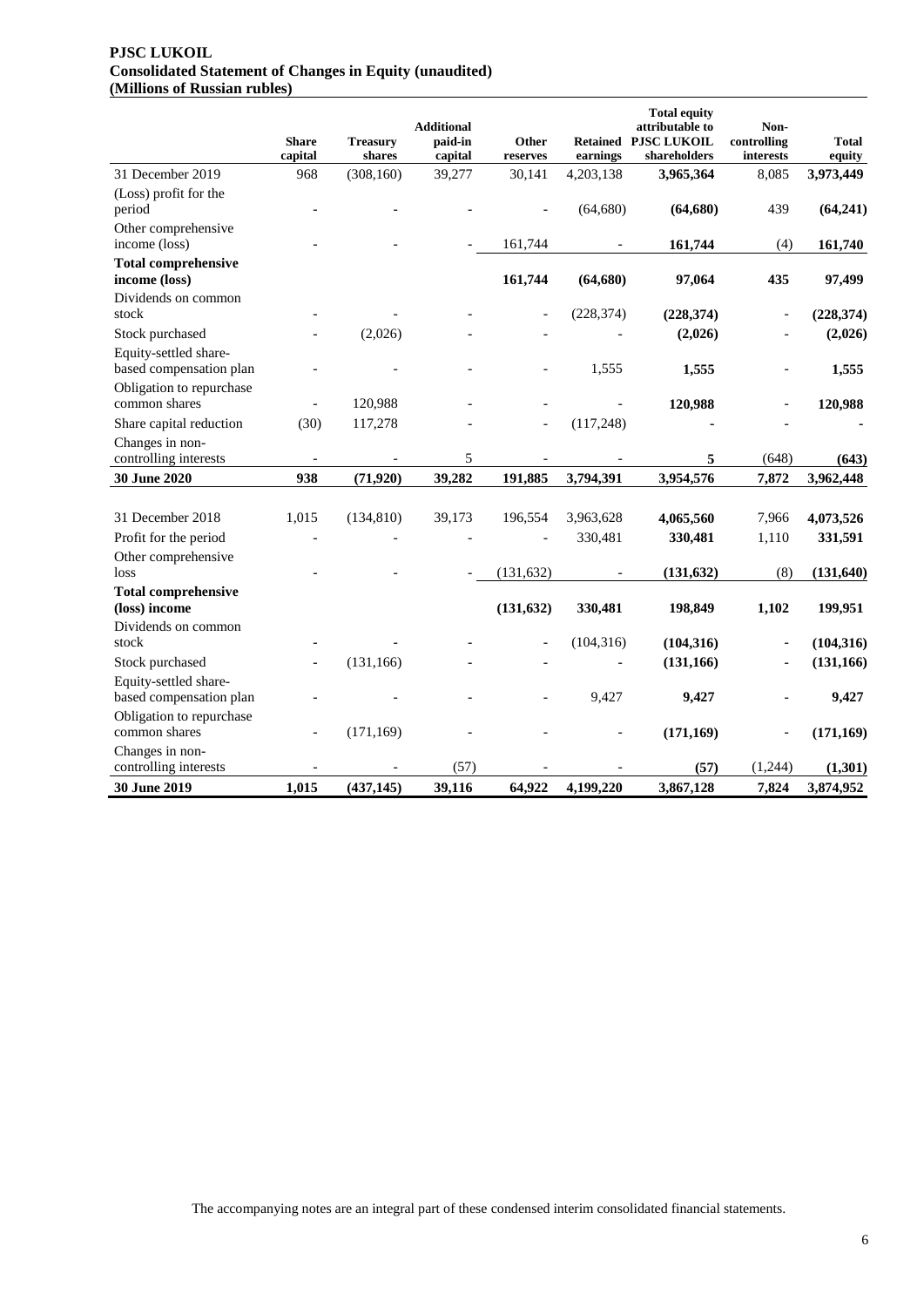#### **PJSC LUKOIL Consolidated Statement of Cash Flows (Millions of Russian rubles)**

|                                                                                          | <b>Note</b> | For the six<br>months ended<br>30 June 2020<br>(unaudited) | For the six<br>months ended<br>30 June 2019<br>(unaudited) |
|------------------------------------------------------------------------------------------|-------------|------------------------------------------------------------|------------------------------------------------------------|
| <b>Cash flows from operating activities</b>                                              |             |                                                            |                                                            |
| (Loss) profit for the period attributable to PJSC LUKOIL shareholders                    |             | (64, 680)                                                  | 330,481                                                    |
| Adjustments for non-cash items:                                                          |             |                                                            |                                                            |
| Depreciation, depletion and amortisation                                                 |             | 211,443                                                    | 209,560                                                    |
| Equity share in income of affiliates, net of dividend income                             |             | (1,485)                                                    | (8,095)                                                    |
| Dry hole write-offs                                                                      |             | 2,276                                                      | 800                                                        |
| Loss on disposals and impairments of assets                                              |             | 87,763                                                     | 4,364                                                      |
| Income tax expense                                                                       |             | 36,042                                                     | 84,723                                                     |
| Non-cash foreign exchange loss (gain)                                                    |             | 9,458                                                      | (6, 446)                                                   |
| Finance income                                                                           |             | (7, 496)                                                   | (12,059)                                                   |
| Finance costs                                                                            |             | 21,572                                                     | 22,710                                                     |
| Allowance for expected credit losses                                                     |             | 1,306                                                      | 6,416                                                      |
| Equity-settled share-based compensation plan                                             |             | 15,684                                                     | 15,684                                                     |
| All other items, net                                                                     |             | 8,525                                                      | (616)                                                      |
| Changes in operating assets and liabilities:                                             |             |                                                            |                                                            |
| Trade accounts receivable                                                                |             | 151,611                                                    | (103, 571)                                                 |
| Inventories                                                                              |             | 81,757                                                     | (62, 541)                                                  |
| Accounts payable                                                                         |             | (191, 868)                                                 | 71,688                                                     |
| Other taxes                                                                              |             | (6,950)                                                    | 26,815                                                     |
| Other current assets and liabilities                                                     |             | (1,908)                                                    | 3,072                                                      |
| Income tax paid                                                                          |             | (33, 184)                                                  | (80,678)                                                   |
| Dividends received                                                                       |             | 3,517                                                      | 2,918                                                      |
| Interests received                                                                       |             | 5,099                                                      |                                                            |
|                                                                                          |             | 328,482                                                    | 8,017<br>513,242                                           |
| Net cash provided by operating activities<br><b>Cash flows from investing activities</b> |             |                                                            |                                                            |
| Acquisition of licenses                                                                  |             | (129)                                                      | (2,276)                                                    |
| Capital expenditures                                                                     |             | (247, 456)                                                 | (204, 976)                                                 |
| Proceeds from sale of property, plant and equipment                                      |             | 212                                                        | 647                                                        |
| Purchases of financial assets                                                            |             | (2,785)                                                    | (6, 463)                                                   |
| Proceeds from sale of financial assets                                                   |             | 8,258                                                      | 11,604                                                     |
| Sale of subsidiaries, net of cash disposed                                               |             |                                                            | 719                                                        |
| Acquisitions of interests in the projects and subsidiaries, net of cash acquired         |             |                                                            | (7, 464)                                                   |
|                                                                                          |             | (1,040)                                                    | (954)                                                      |
| Acquisitions of equity method affiliates                                                 |             | (1,102)                                                    |                                                            |
| Net cash used in investing activities                                                    |             | (244, 042)                                                 | (209, 163)                                                 |
| <b>Cash flows from financing activities</b>                                              |             |                                                            |                                                            |
| Proceeds from issuance of short-term borrowings                                          |             | 80,193                                                     | 1,217                                                      |
| Principal repayments of short-term borrowings                                            |             | (834)                                                      | (5,487)                                                    |
| Proceeds from issuance of long-term debt                                                 |             | 108,250                                                    |                                                            |
| Principal repayments of long-term debt                                                   |             | (45,346)                                                   | (30, 396)                                                  |
| Interest paid                                                                            |             | (18, 810)                                                  | (21, 617)                                                  |
| Dividends paid on Company common shares                                                  |             | (133,072)                                                  | (70, 216)                                                  |
| Dividends paid to non-controlling interest shareholders                                  |             | (2,368)                                                    | (1,835)                                                    |
| Financing received from non-controlling interest shareholders                            |             | 4                                                          | 78                                                         |
| Purchase of Company's stock                                                              |             | (2,026)                                                    | (133,605)                                                  |
| Purchases of non-controlling interest                                                    |             |                                                            | (14)                                                       |
| Net cash used in financing activities                                                    |             | (14,009)                                                   | (261, 875)                                                 |
| Effect of exchange rate changes on cash and cash equivalents                             |             | 29,744                                                     | (28, 738)                                                  |
| Net increase in cash and cash equivalents                                                |             | 100,175                                                    | 13,466                                                     |
| Cash and cash equivalents at beginning of period                                         |             | 516,032                                                    | 492,650                                                    |
| Cash and cash equivalents at end of period                                               | 6           | 616,207                                                    | 506,116                                                    |

The accompanying notes are an integral part of these condensed interim consolidated financial statements.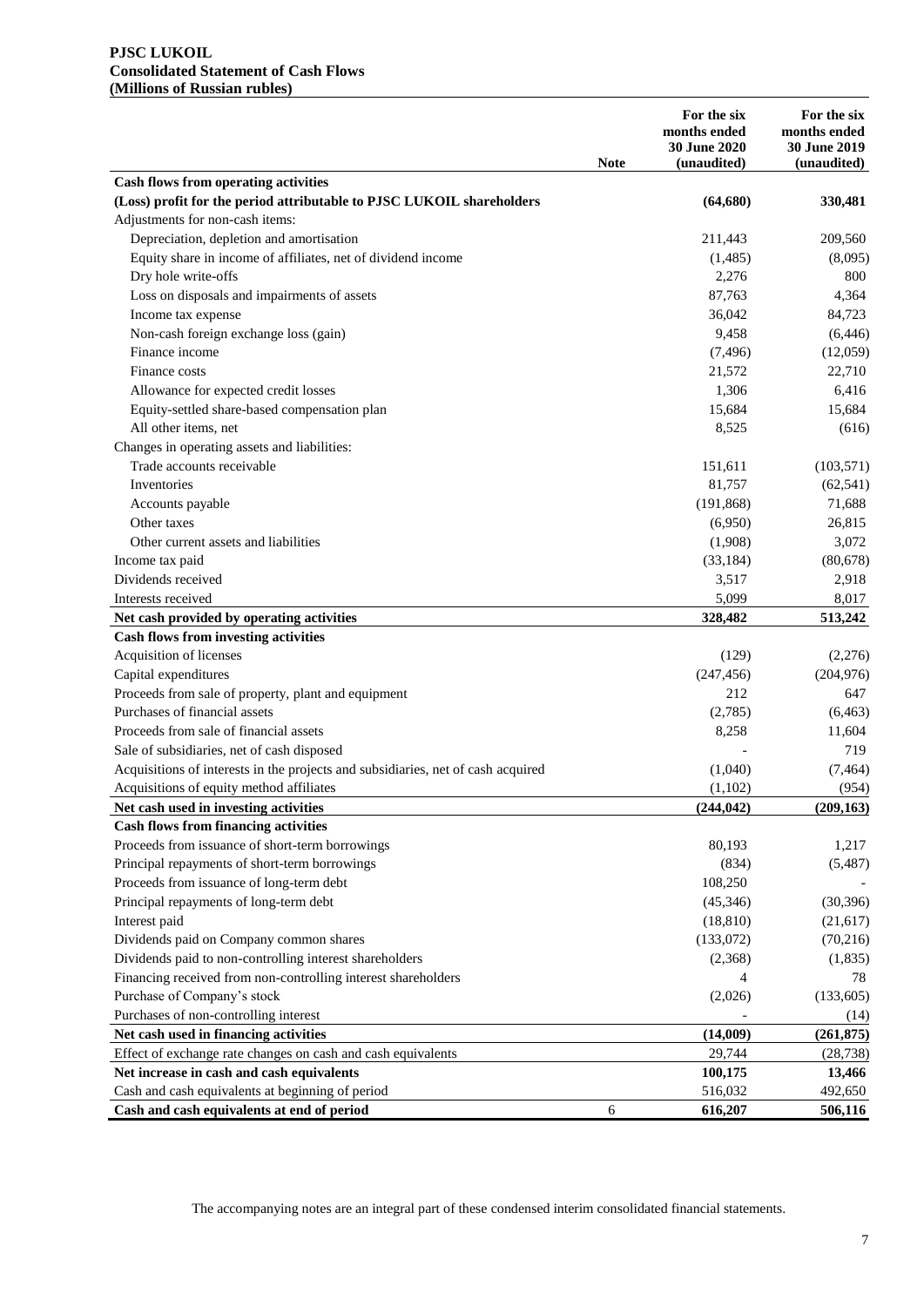## **Note 1. Organisation and environment**

The primary activities of PJSC LUKOIL (the "Company") and its subsidiaries (together, the "Group") are oil exploration, production, refining, marketing and distribution. The Company is the ultimate parent entity of this vertically integrated group of companies.

The Group was established in accordance with Presidential Decree No. 1403, issued on 17 November 1992. Under this decree, on 5 April 1993, the Government of the Russian Federation transferred to the Company 51% of the voting shares of fifteen enterprises. Under Government Resolution No. 861 issued on 1 September 1995, a further nine enterprises were transferred to the Group during 1995. Since 1995, the Group has carried out a share exchange program to increase its shareholding in each of the twenty-four founding subsidiaries to 100%.

From formation, the Group has expanded substantially through consolidation of its interests, acquisition of new companies and establishment of new businesses.

## *Business and economic environment*

The accompanying consolidated financial statements reflect management's assessment of the impact of the business environment in the countries in which the Group operates on the operations and the financial position of the Group. The future business environments may differ from management's assessment.

## *COVID-19*

In December 2019, the emergence of a new strain of coronavirus (COVID-19) was reported in China and has subsequently spread globally. On 11 March 2020, the World Health Organization declared the COVID-19 outbreak a pandemic. Mobility restrictions, quarantines and similar lockdown measures implemented in different countries to cope with the pandemic had a significant negative impact on the global economy. Deceleration of economic activity resulted in a substantial decrease in demand for hydrocarbons leading to oversupply on the international oil market and a sharp decline in oil prices. Failure of OPEC+ countries to reach a new agreement on crude oil production quotas in the beginning of March put an incremental pressure on oil prices. On 12 April 2020, OPEC+ countries entered into a new agreement to reduce their collective output starting from 1 May 2020. Under this agreement the Group cut its crude oil production in Russia and at some international projects. This coordinated production cut together with the negative impact of low oil prices on crude oil production in different countries resulted in lower supply of crude oil, reduction of surplus on the crude oil market and led to a gradual recovery of oil prices. This upward oil price trend was further supported by the start of gradual lifting of lockdowns in different countries, recovery in economic activity and respective growth in demand for hydrocarbons.

From the beginning of COVID-19 pandemic the Group has taken necessary measures to avoid direct impact of the pandemic on its operations with a special focus on protection of the health of employees and clients and uninterrupted production processes.

The major impact of COVID-19 on the macroeconomic environment in the oil and gas industry resulted in a number of consequences on operational and financial performance of the Group.

Management has considered the impact of COVID-19 and oil price decline on these condensed interim consolidated financial statements. Current market conditions create additional estimation uncertainties and impact certain key assumptions in the valuation of assets used for preparation of these condensed interim consolidated financial statements. Management has reviewed the price assumptions used in value-in-use impairment testing of property, plant and equipment. Moreover, at the end of the second quarter of 2020, an additional impairment test was performed for the Group's projects in the Republic of Uzbekistan, taking into account the dynamics of gas production for these projects. Results of impairment test performed see in Note 13 "Property, plant and equipment".

The oil price fluctuations also impacted carrying value of inventory, measured at the lower of cost or net realizable value. For more information see Note 9 "Inventories".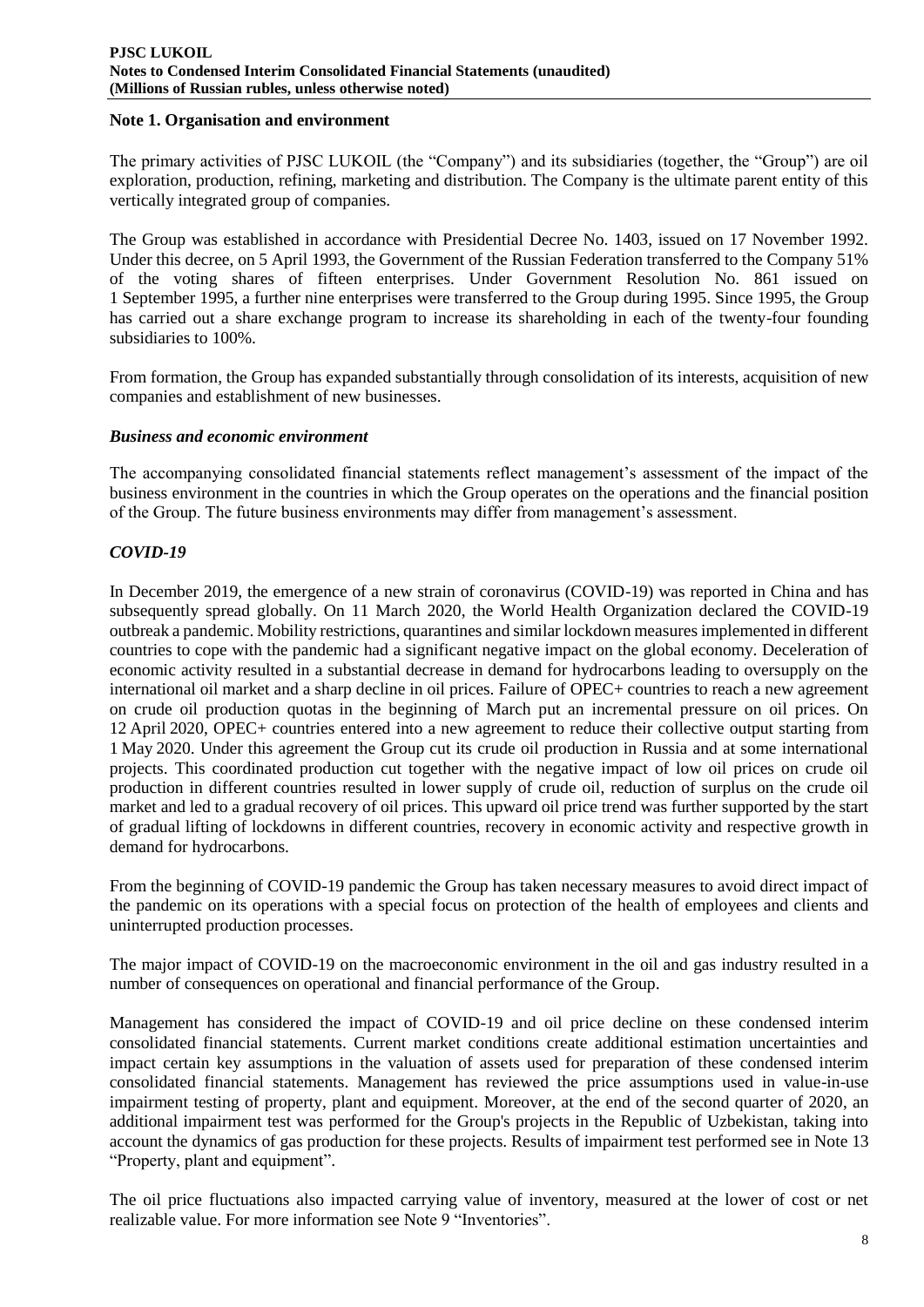## **Note 1. Organisation and environment (сontinued)**

All other significant accounting judgements and estimates disclosed in 2019 consolidated financial statements remain applicable and no new significant accounting judgements or estimates have been identified.

Management believes that the Group is in a solid financial condition as of the end of the second quarter of 2020. This represents an incremental support for continuous operations and meeting all of the Group's obligations, as well as adequate financing of the investment program in any macroeconomic situation. Management will continue monitoring the situation closely to ensure prompt reaction to the rapidly changing environment.

## **Note 2. Basis of preparation**

## *Statement of compliance*

The condensed interim consolidated financial statements have been prepared in accordance with IAS 34 *Interim Financial Reporting*. These condensed interim consolidated financial statements should be read in conjunction with the Group's consolidated financial statements for 2019 prepared in accordance with International Financial Reporting Standards ("IFRS").

Selected explanatory notes are included to explain events and transactions that are significant to an understanding of the changes in financial position and performance of the Group since the last consolidated financial statements for 2019.

The accompanying condensed interim consolidated financial statements and notes thereto have not been audited by independent auditors, except for the consolidated statement of financial position at 31 December 2019.

The condensed interim consolidated financial statements were authorised by the President of the Company on 27 August 2020.

# *Functional and presentation currency*

The functional currency of each of the Group's consolidated companies is the currency of the primary economic environment in which the company operates. Management has analysed factors that influence the choice of functional currency and has determined the functional currency for each Group company. For the majority of them the functional currency is the local currency. The functional currency of the Company is the Russian ruble ("RUB").

The presentation currency of the Group is the RUB. All financial information presented in the RUB has been rounded to the nearest million, except when otherwise indicated.

The results and financial position of Group companies whose functional currency is different from the presentation currency of the Group are translated into presentation currency using the following procedures. Assets and liabilities are translated at period-end exchange rates, income and expenses are translated at rates which approximate actual rates at the date of the transaction. Resulting exchange differences are recognised in other comprehensive income.

## **Note 3. Changes in accounting policies**

The accounting policies adopted in the preparation of these condensed interim consolidated financial statements are consistent with those applied and disclosed in the consolidated financial statements for 2019.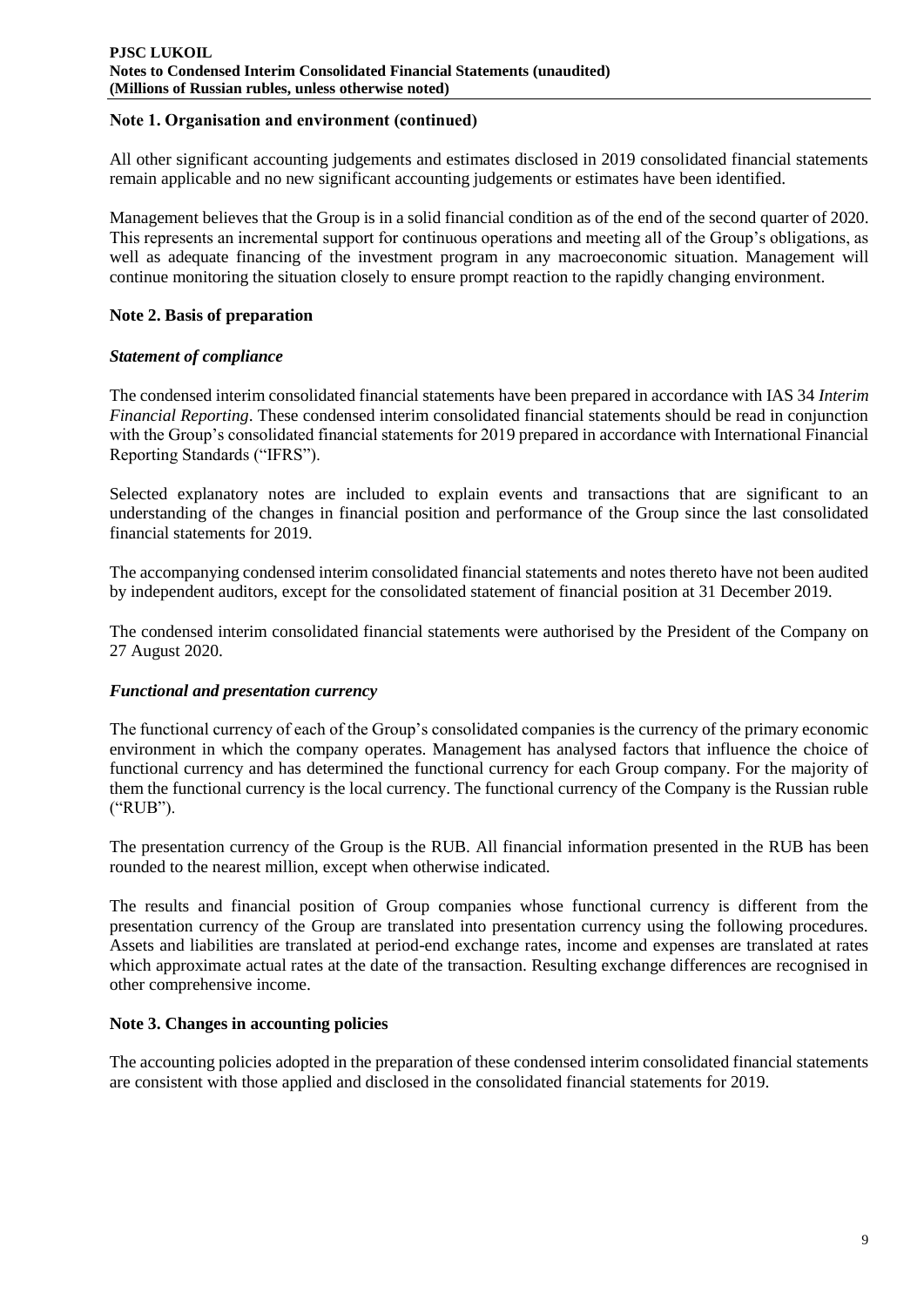## **Note 4. Use of estimates and judgments**

Preparation of the consolidated financial statements in accordance with IFRS requires management to make judgments, estimates and assumptions that affect the application of accounting policies and the reported amounts of assets, liabilities, income and expenses. Actual results may differ from those estimates.

Estimates and underlying assumptions are reviewed on an ongoing basis. Revisions to accounting estimates are recognised in the period in which the estimates are revised and in any future periods affected.

Critical judgments in applying accounting policies that have the most significant effect on the amounts recognised in the consolidated financial statements are the following:

- estimation of oil and gas reserves;
- estimation of useful lives of property, plant and equipment;
- impairment of non-current assets;
- assessment and recognition of provisions and contingent liabilities;
- definition of leases.

Oil and gas reserves estimates that are used for the reporting purposes are made in accordance with the requirements adopted by U.S. Securities and Exchange Commission. Estimates are reassessed on an annual basis.

## **Note 5. Income taxes**

Operations in the Russian Federation are subject to a 20% income tax rate. For the period from 2017 till 2024 (inclusive) the Federal income tax rate is set as 3.0% and the regional income tax rate is set as 17.0%. Regional income tax rate may be reduced for certain categories of taxpayers by the laws of constituent entities of the Russian Federation, however certain restrictions apply on the application of the reduced regional rates.

The Group's foreign operations are subject to taxes at the tax rates applicable to the jurisdictions in which they operate.

The Group's effective income tax rate for the periods presented differs from the statutory income tax rate primarily due to domestic and foreign tax rate differences and the incurrence of costs that are either not tax deductible or only deductible to a certain limit.

Tax expense is recognised based on the management's best estimate of the weighted-average annual income tax rate expected for the full financial year multiplied by the pre-tax income of the interim reporting period.

The Company and its Russian subsidiaries file income tax returns in Russia. A number of Group companies in Russia are paying income tax as a consolidated taxpayers' group ("CTG"). This allows taxpayers to offset taxable losses generated by certain participants of a CTG against taxable profits of other participants of the CTG.

## **Note 6. Cash and cash equivalents**

|                                 | <b>30 June 2020</b> | 31 December 2019 |
|---------------------------------|---------------------|------------------|
| Cash held in RUB                | 249.119             | 189,055          |
| Cash held in US dollars         | 324,322             | 303,046          |
| Cash held in EUR                | 32,306              | 14.909           |
| Cash held in other currencies   | 10.460              | 9.022            |
| Total cash and cash equivalents | 616,207             | 516,032          |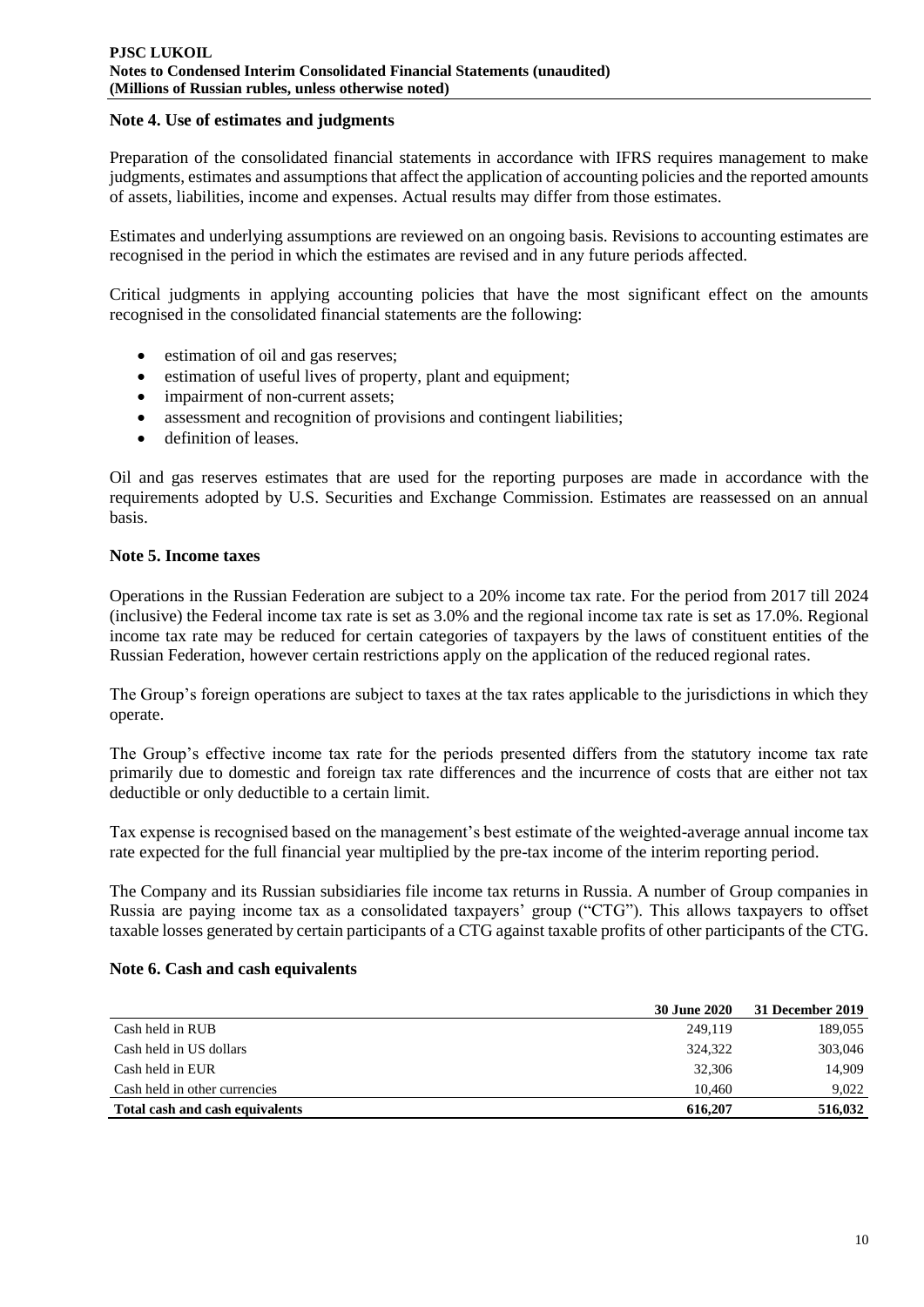## **Note 7. Accounts receivables, net**

|                                                                                           | <b>30 June 2020</b> | 31 December 2019 |
|-------------------------------------------------------------------------------------------|---------------------|------------------|
| Trade accounts receivable (net of allowances of 29,327 million RUB and 26,593 million RUB |                     |                  |
| at 30 June 2020 and 31 December 2019, respectively)                                       | 319.298             | 428,415          |
| Other current accounts receivable (net of allowances of 5,128 million RUB and             |                     |                  |
| 4,694 million RUB at 30 June 2020 and 31 December 2019, respectively)                     | 13.505              | 8,637            |
| Total accounts receivable, net                                                            | 332,803             | 437,052          |

## **Note 8. Other current financial assets**

|                                                                | <b>30 June 2020</b> | 31 December 2019 |
|----------------------------------------------------------------|---------------------|------------------|
| Financial assets measured at amortised cost                    |                     |                  |
| Short-term loans                                               | 7.800               | 6.814            |
| Financial assets measured at fair value through profit or loss |                     |                  |
| Short-term loans                                               | 38.685              | 42,892           |
| Total other current financial assets                           | 46,485              | 49,706           |

## **Note 9. Inventories**

|                                       | <b>30 June 2020</b> | 31 December 2019 |
|---------------------------------------|---------------------|------------------|
| Crude oil and petroleum products      | 308,115             | 366,795          |
| Materials for extraction and drilling | 26,604              | 22,811           |
| Materials and supplies for refining   | 3.995               | 4.449            |
| Other goods, materials and supplies   | 24.628              | 19,855           |
| <b>Total inventories</b>              | 363,342             | 413.910          |

As a result of significant fluctuations in international hydrocarbon prices the cost of crude oil and petroleum products inventories was reduced to net realizable value by 13 billion RUB, 108 billion RUB and 2 billion RUB at 30 June 2020, 31 March 2020 and 31 December 2019, respectively.

## **Note 10. Prepaid taxes**

|                                | 30 June 2020 | 31 December 2019 |
|--------------------------------|--------------|------------------|
| Income tax prepaid             | 25,486       | 17,120           |
| VAT and excise tax recoverable | 17.487       | 30,660           |
| Export duties prepaid          | 4,868        | 11,968           |
| VAT prepaid                    | 17,678       | 30,199           |
| Other taxes prepaid            | 4.906        | 5,128            |
| <b>Total prepaid taxes</b>     | 70.425       | 95,075           |

## **Note 11. Other current assets**

|                                   | <b>30 June 2020</b> | 31 December 2019 |
|-----------------------------------|---------------------|------------------|
| Advance payments                  | 13,075              | 10,246           |
| Prepaid expenses                  | 21,849              | 23,673           |
| Other assets                      | 10.944              | 8,493            |
| <b>Total other current assets</b> | 45,868              | 42,412           |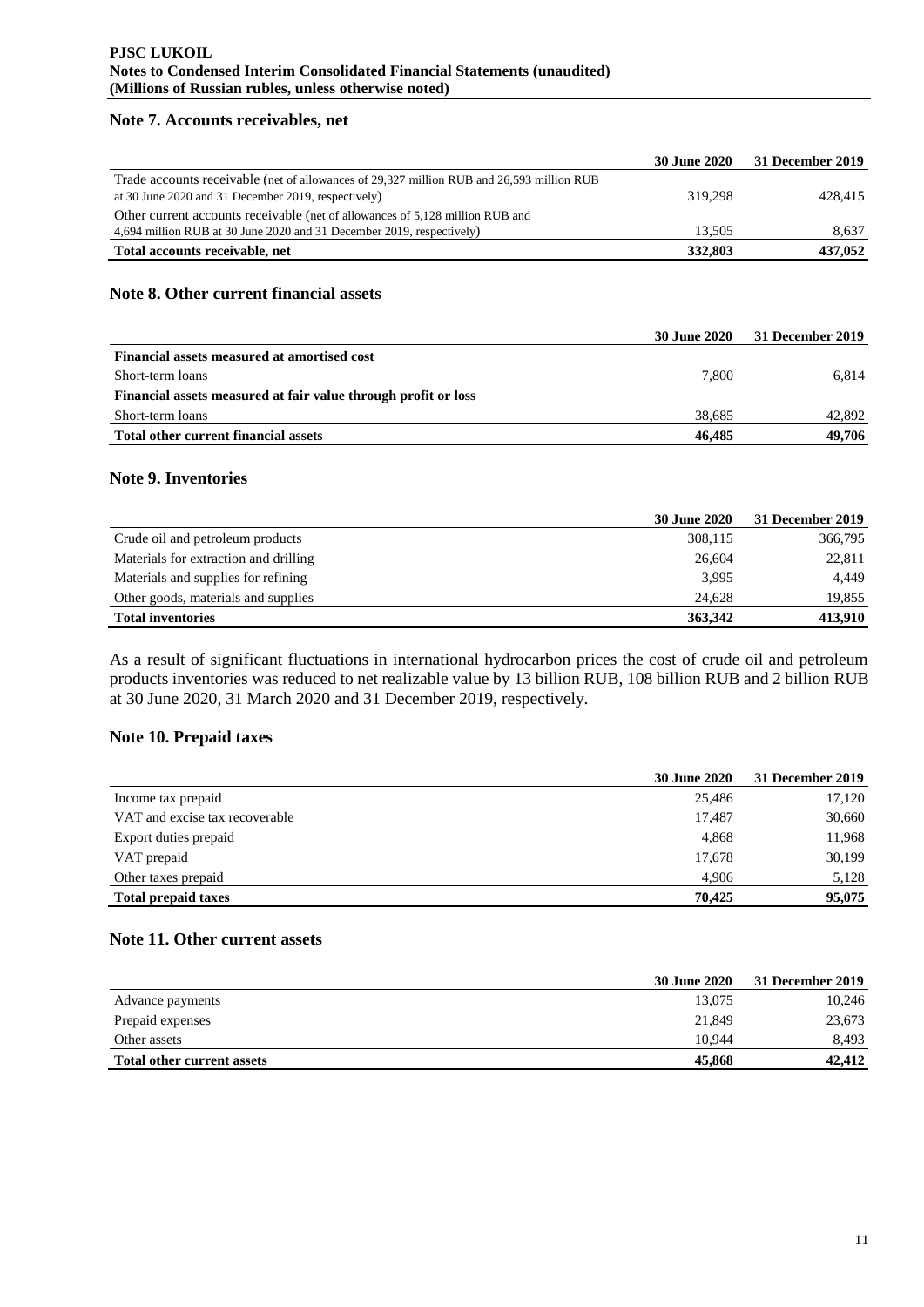## **Note 12. Investments in associates and joint ventures**

Carrying value of investments in associates and joint ventures:

|                                 |            |       | Ownership                     |         |                               |
|---------------------------------|------------|-------|-------------------------------|---------|-------------------------------|
| Name of the company             | Country    |       | 30 June 2020 31 December 2019 |         | 30 June 2020 31 December 2019 |
| Joint ventures:                 |            |       |                               |         |                               |
| Tengizchevroil                  | Kazakhstan | 5.0%  | 5.0%                          | 136,171 | 119,924                       |
| Caspian Pipeline Consortium     | Kazakhstan | 12.5% | 12.5%                         | 50,151  | 40,670                        |
| South Caucasus Pipeline Holding |            |       |                               |         |                               |
| Company                         | Azerbaijan | 10.0% | 10.0%                         | 34,957  | 30,241                        |
| <b>Others</b>                   |            |       |                               | 938     | 655                           |
| Associates:                     |            |       |                               |         |                               |
| Associates                      |            |       |                               | 27,927  | 28,514                        |
| <b>Total</b>                    |            |       |                               | 250,144 | 220,004                       |

# **Note 13. Property, plant and equipment**

|                                                       | <b>Exploration</b><br>and production | Refining, marketing<br>and distribution | <b>Other</b> | <b>Total</b> |
|-------------------------------------------------------|--------------------------------------|-----------------------------------------|--------------|--------------|
| Cost                                                  |                                      |                                         |              |              |
| 31 December 2019                                      | 4,795,674                            | 1,510,515                               | 76,246       | 6,382,435    |
| <b>Additions</b>                                      | 228,620                              | 68,665                                  | 662          | 297,947      |
| Acquisitions                                          | 1,209                                |                                         |              | 1,209        |
| Disposals                                             | (15,663)                             | (16,747)                                | (274)        | (32, 684)    |
| Foreign currency translation differences              | 181,449                              | 65,408                                  | 1,612        | 248,469      |
| Other                                                 | (3,576)                              | 445                                     | 152          | (2,979)      |
| 30 June 2020                                          | 5,187,713                            | 1,628,286                               | 78,398       | 6,894,397    |
| <b>Depreciation and impairment</b>                    |                                      |                                         |              |              |
| 31 December 2019                                      | (1,766,575)                          | (589, 636)                              | (21, 153)    | (2,377,364)  |
| Depreciation for the period                           | (151,771)                            | (66, 650)                               | (1, 864)     | (220, 285)   |
| Impairment loss                                       | (46, 197)                            | (28, 859)                               |              | (75,056)     |
| Disposals                                             | 7,778                                | 15,649                                  | 122          | 23,549       |
| Foreign currency translation differences              | (94, 193)                            | (24, 158)                               | (523)        | (118, 874)   |
| Other                                                 | (732)                                | 2,129                                   | 8            | 1,405        |
| 30 June 2020                                          | (2,051,690)                          | (691, 525)                              | (23, 410)    | (2,766,625)  |
| Advance payments for property, plant<br>and equipment |                                      |                                         |              |              |
| 31 December 2019                                      | 6,791                                | 13,314                                  | 831          | 20,936       |
| 30 June 2020                                          | 9,228                                | 7.470                                   | 784          | 17,482       |
| <b>Carrying amounts</b>                               |                                      |                                         |              |              |
| 31 December 2019                                      | 3,035,890                            | 934,193                                 | 55,924       | 4,026,007    |
| 30 June 2020                                          | 3,145,251                            | 944,231                                 | 55,772       | 4, 145, 254  |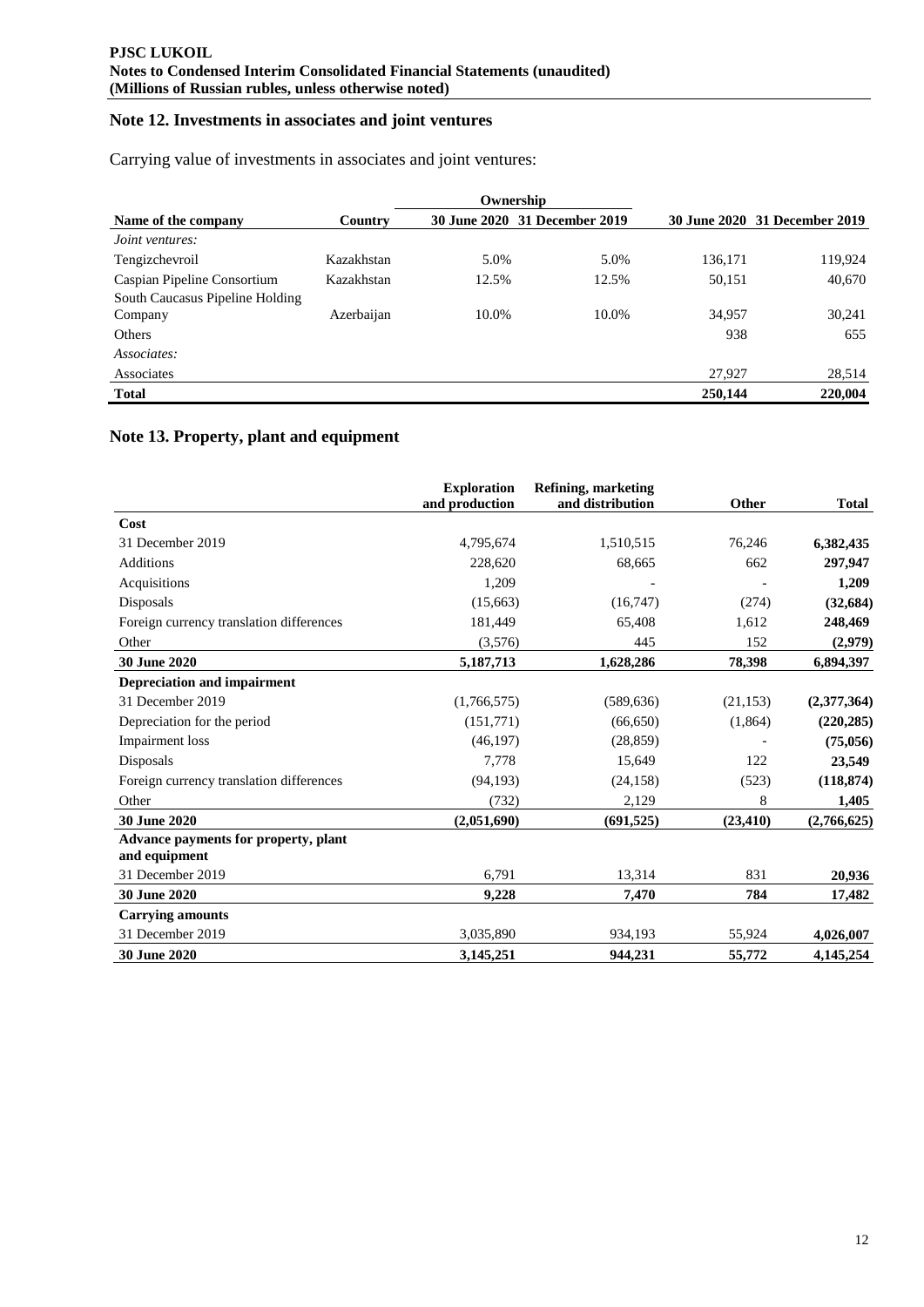## **Note 13. Property, plant and equipment (сontinued)**

|                                                       | <b>Exploration</b> | Refining, marketing |          |               |
|-------------------------------------------------------|--------------------|---------------------|----------|---------------|
|                                                       | and production     | and distribution    | Other    | <b>Total</b>  |
| Cost                                                  |                    |                     |          |               |
| 31 December 2018                                      | 4,476,824          | 1,373,743           | 75,882   | 5,926,449     |
| Adjustment on adoption of IFRS 16                     | 54,335             | 102,189             | 5,527    | 162,051       |
| 1 January 2019                                        | 4,531,159          | 1,475,932           | 81,409   | 6,088,500     |
| <b>Additions</b>                                      | 188,893            | 31,653              | 965      | 221,511       |
| Disposals                                             | (8,254)            | (4, 418)            | (546)    | (13,218)      |
| Foreign currency translation differences              | (135, 430)         | (53, 654)           | (1,506)  | (190, 590)    |
| Other                                                 | 9,440              | 8,861               | (100)    | 18,201        |
| 30 June 2019                                          | 4,585,808          | 1,458,374           | 80,222   | 6,124,404     |
| <b>Depreciation and impairment</b>                    |                    |                     |          |               |
| 31 December 2018                                      | (1,586,508)        | (513,668)           | (19,380) | (2, 119, 556) |
| Depreciation for the period                           | (146, 333)         | (60, 479)           | (2,183)  | (208,995)     |
| Impairment loss                                       | (146)              |                     |          | (146)         |
| Disposals                                             | 3,564              | 3,304               | 163      | 7,031         |
| Foreign currency translation differences              | 69,777             | 20,192              | 585      | 90,554        |
| Other                                                 | (1)                | 4,390               | 42       | 4,431         |
| 30 June 2019                                          | (1,659,647)        | (546, 261)          | (20,773) | (2, 226, 681) |
| Advance payments for property, plant<br>and equipment |                    |                     |          |               |
| 31 December 2018                                      | 5,916              | 15,669              | 686      | 22,271        |
| 30 June 2019                                          | 4,631              | 15,110              | 655      | 20,396        |
| <b>Carrying amounts</b>                               |                    |                     |          |               |
| 31 December 2018                                      | 2,896,232          | 875,744             | 57,188   | 3,829,164     |
| <b>30 June 2019</b>                                   | 2,930,792          | 927,223             | 60,104   | 3,918,119     |

The cost of assets under construction included in property, plant and equipment was 462,714 million RUB and 369,926 million RUB at 30 June 2020 and 31 December 2019, respectively.

## *Exploration and evaluation assets*

|                                            | For the six<br>months ended<br><b>30 June 2020</b> | For the six<br>months ended<br>30 June 2019 |
|--------------------------------------------|----------------------------------------------------|---------------------------------------------|
| 1 January                                  | 129,951                                            | 107,105                                     |
| Capitalised expenditures                   | 21,891                                             | 16,611                                      |
| Acquisitions through business combinations | 362                                                |                                             |
| Reclassified to development assets         | (8,278)                                            | (2,572)                                     |
| Charged to expenses                        | (2,339)                                            | (446)                                       |
| Foreign currency translation differences   | 4,302                                              | (2,728)                                     |
| Other movements                            | (1,460)                                            | 86                                          |
| 30 June                                    | 144,429                                            | 118,056                                     |

Due to a significant deterioration in the macroeconomic environment in the first quarter of 2020, the Company revised the scenario conditions used in the impairment test at the end of 2019 and performed an impairment test for assets at 31 March 2020.

As a result, in the first quarter of 2020, the Group recognised an impairment loss for its exploration and production assets in Russia in the amount of 5 billion RUB, for its international exploration and production assets in the amount of 2 billion RUB and for its international refining, marketing and distribution assets in the amount of 29 billion RUB.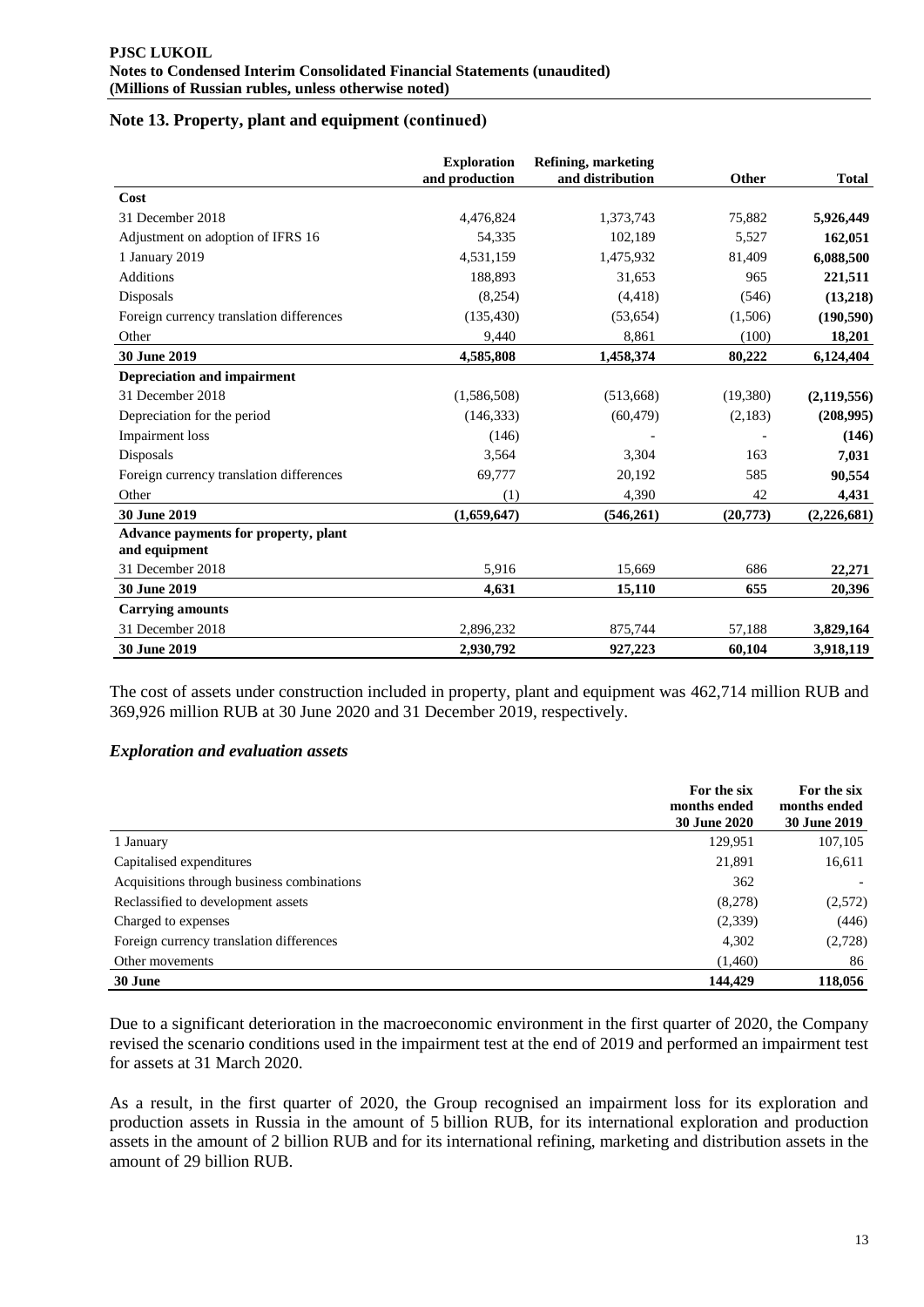## **Note 13. Property, plant and equipment (сontinued)**

The recoverable amounts of CGUs subject to impairment in the first quarter of 2020 in the amount of 139 billion RUB were determined as value in use equal to the present value of the expected cash flows. Value in use was estimated using 9% discount rate for exploration and production assets in Russia, 8.2% discount rate for international exploration and production assets and 7.5% discount rate for international refining, marketing and distribution assets.

For impairment test purposes at 31 March 2020 the following Brent Blend price assumptions have been used: \$40.0 per barrel in 2020–2021, \$45.0 per barrel in 2022, \$50.0 per barrel in 2023, \$55.0 per barrel in 2024 and \$60.0 per barrel from 2025.

Also, in the second quarter of 2020, the Group recognised an impairment loss for its international exploration and production assets in the amount of 39 billion RUB. Of this amount, 36 billion RUB relates to gas projects in the Republic of Uzbekistan and are determined based on the revised business model, which takes into account conservative approaches to assessing the structure of gas supplies and pricing.

The recoverable amounts of CGUs in the amount of 106 billion RUB which relate to impaired assets were determined as value in use equal to the present value of the expected cash flows. Value in use was estimated using 11.2% discount rate.

Impairment loss is included in "Other expenses" in the consolidated statement of profit or loss and other comprehensive income.

|                                                                            | <b>30 June 2020</b> | 31 December 2019 |
|----------------------------------------------------------------------------|---------------------|------------------|
| Financial assets measured at fair value through other comprehensive income |                     |                  |
| Equity instruments                                                         | 1.434               | 2.656            |
| Financial assets measured at amortised cost                                |                     |                  |
| Long-term loans                                                            | 25,999              | 26,008           |
| Non-current accounts and notes receivable                                  | 1,445               | 1,371            |
| Other financial assets                                                     | 24                  | 34               |
| Financial assets measured at fair value through profit or loss             |                     |                  |
| Long-term loans                                                            | 8,460               | 8,162            |
| Total other non-current financial assets                                   | 37,362              | 38,231           |

## **Note 14. Other non-current financial assets**

# **Note 15. Acquisition of interests in the projects**

In the second quarter of 2019, a Group company entered into a contract with New Age M12 Holdings Limited to acquire a 25% interest in the Marine XII license in the Republic of Congo (Congo-Brazzaville) developed under the production sharing agreement. In September 2019, the transaction in the amount of 51.4 billion RUB (\$768 million) was closed after all the customary conditions, including approval by the Government of the Republic of Congo, were fulfilled. At 30 June 2020, allocation of the purchase price to the fair value of assets acquired and liabilities assumed includes property plant and equipment and assets under construction in the amount of 50.0 billion RUB (\$748 million), inventories in the amount of 0.9 billion RUB (\$13 million) and accounts receivable in the amount of 0.5 billion RUB (\$7 million).

After acquisition the Group accounts for this project similar to accounting for jointly controlled operations.

## **Note 16. Accounts payable**

|                        | <b>30 June 2020</b> | 31 December 2019 |
|------------------------|---------------------|------------------|
| Trade accounts payable | 398.559             | 555.823          |
| Other accounts payable | 50,366              | 51.911           |
| Total accounts payable | 448.925             | 607.734          |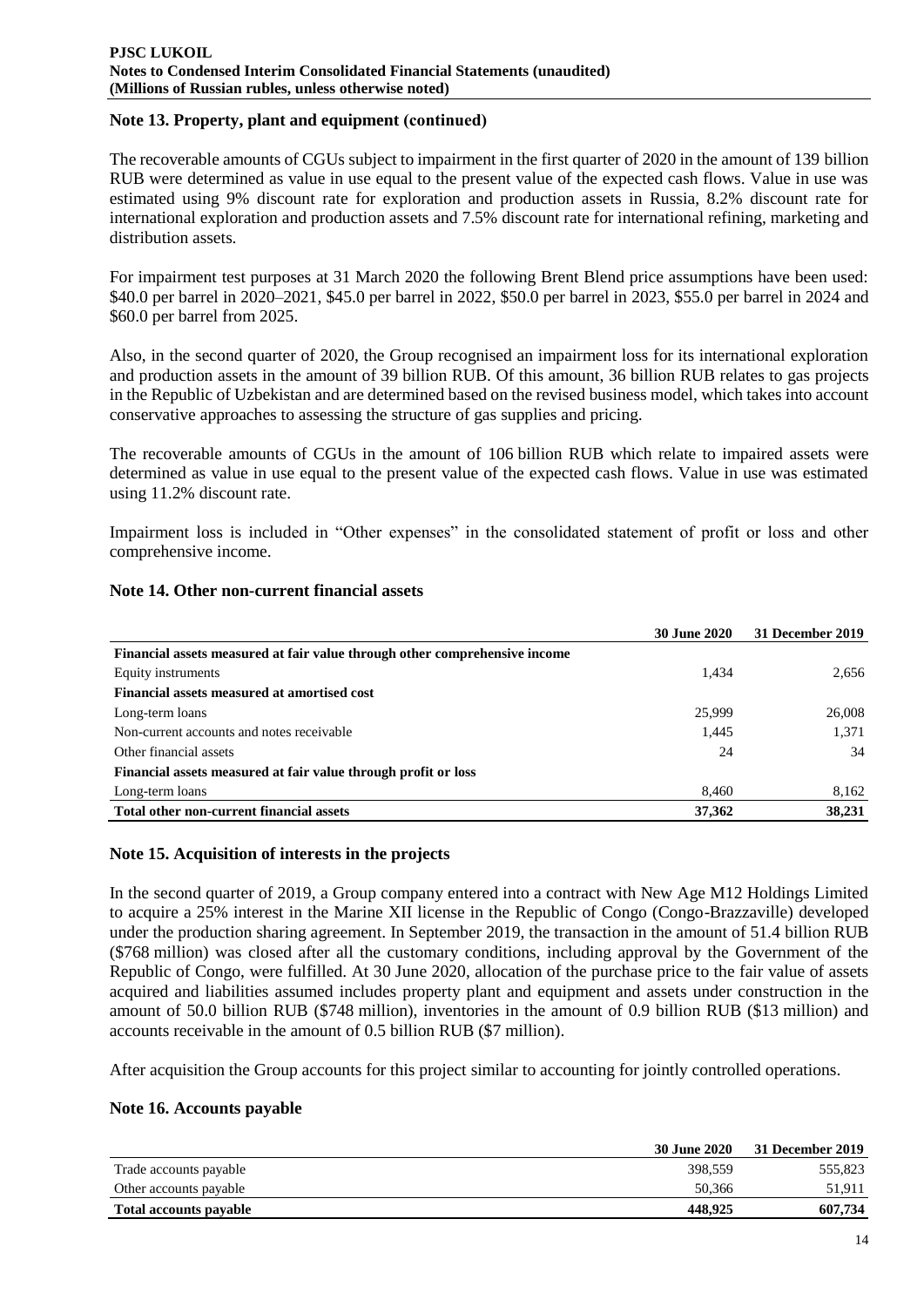|                                                                   | 30 June 2020 | 31 December 2019 |
|-------------------------------------------------------------------|--------------|------------------|
| Short-term borrowings from third parties                          | 95.482       | 13.940           |
| Short-term borrowings from related parties                        | 1.438        | 2.222            |
| Current portion of long-term debt                                 | 138.332      | 114,138          |
| Total short-term borrowings and current portion of long-term debt | 235,252      | 130,300          |

## **Note 17. Short-term borrowings and current portion of long-term debt**

Short-term borrowings from third parties include amounts repayable in US dollars of 33,906 million RUB and 12,694 million RUB and amounts repayable in other currencies of 61,576 million RUB and 1,246 million RUB at 30 June 2020 and 31 December 2019, respectively. The weighted-average interest rate on short-term borrowings from third parties was 4.10% and 4.00% per annum at 30 June 2020 and 31 December 2019, respectively. Approximately 12% of total short-term borrowings from third parties at 30 June 2020 are secured by inventories.

## **Note 18. Long-term debt**

|                                                       | <b>30 June 2020</b> | 31 December 2019 |
|-------------------------------------------------------|---------------------|------------------|
| Long-term loans and borrowings from third parties     | 119,517             | 117,864          |
| 6.125% non-convertible US dollar bonds, maturing 2020 | 69,932              | 61,866           |
| 6.656% non-convertible US dollar bonds, maturing 2022 | 34.931              | 30,905           |
| 4.563% non-convertible US dollar bonds, maturing 2023 | 104,840             | 92,769           |
| 4.750% non-convertible US dollar bonds, maturing 2026 | 69,825              | 61,786           |
| 3.875% non-convertible US dollar bonds, maturing 2030 | 104,648             |                  |
| Lease obligations                                     | 196,986             | 171,880          |
| Total long-term debt                                  | 700.679             | 537,070          |
| Current portion of long-term debt                     | (138, 332)          | (114, 138)       |
| Total non-current portion of long-term debt           | 562,347             | 422,932          |

## *Long-term loans and borrowings*

Long-term loans and borrowings from third parties include amounts repayable in US dollars of 107,446 million RUB and 104,819 million RUB and amounts repayable in euros of 12,071 million RUB and 13,045 million RUB at 30 June 2020 and 31 December 2019, respectively. This debt has maturity dates from 2020 through 2028. The weighted-average interest rate on long-term loans and borrowings from third parties was 2.70% and 4.08% per annum at 30 June 2020 and 31 December 2019, respectively. A number of long-term loan agreements contain certain financial covenants which are being met by the Group. Approximately 50% of total long-term loans and borrowings from third parties at 30 June 2020 are secured by shares of an associated company, export sales and property, plant and equipment.

## *Non-convertible bonds*

On 6 May 2020, a Group company issued non-convertible bonds totaling \$1.5 billion. The bonds were placed with a maturity of 10 years and a coupon yield of 3.875% per annum. All bonds were placed at face value and have a half year coupon period.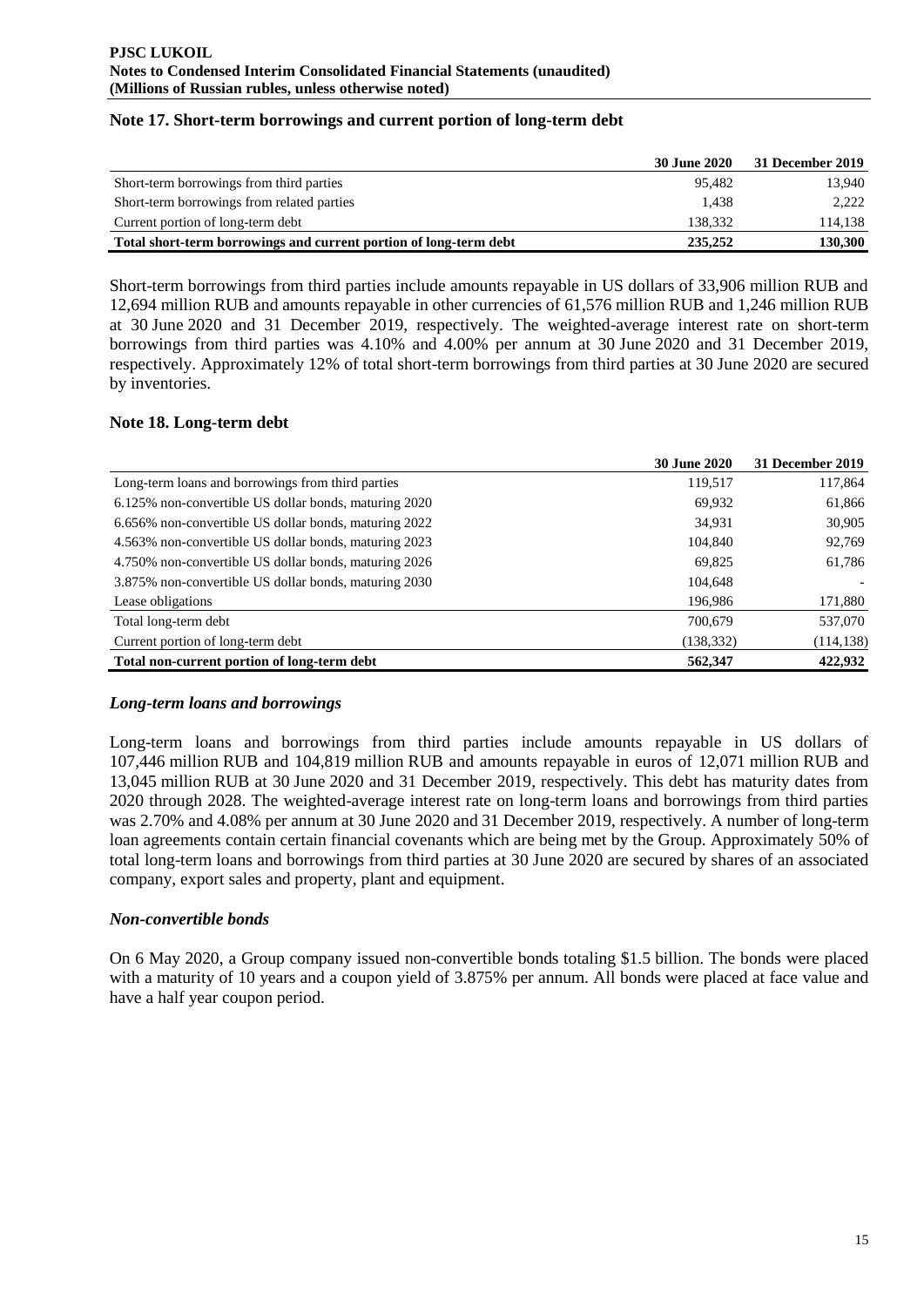# **Note 18. Long-term debt (сontinued)**

## *Reconciliation of liabilities arising from financing activities*

|                                                 | <b>Loans</b> and<br>borrowings | <b>Bonds</b> | Lease<br>obligations | <b>Other</b><br>liabilities | Total     |
|-------------------------------------------------|--------------------------------|--------------|----------------------|-----------------------------|-----------|
| 31 December 2019                                | 134,026                        | 247,326      | 171,880              | 135,920                     | 689,152   |
| Changes from financing cash flows:              |                                |              |                      |                             |           |
| Proceeds from issuance of short-term            |                                |              |                      |                             |           |
| borrowings                                      | 80,193                         |              |                      |                             | 80,193    |
| Principal repayments of short-term borrowings   | (834)                          |              |                      |                             | (834)     |
| Proceeds from issuance of long-term debt        |                                | 108,250      |                      |                             | 108,250   |
| Principal repayments of long-term debt          | (14, 917)                      |              | (30, 429)            |                             | (45,346)  |
| Interest paid                                   |                                |              | (5,291)              | (13,519)                    | (18, 810) |
| Dividends paid on Company common stock          |                                |              |                      | (133,072)                   | (133,072) |
| Total changes from financing cash flows         | 64.442                         | 108,250      | (35, 720)            | (146, 591)                  | (9,619)   |
| Other changes:                                  |                                |              |                      |                             |           |
| Interest accrued                                |                                |              | 5,291                | 12,057                      | 17,348    |
| Dividends declared on Company common stock      |                                |              |                      | 228,374                     | 228,374   |
| The effect of changes in foreign exchange rates | 16,898                         | 28,539       | 16,420               | 687                         | 62,544    |
| Non-cash additions to lease obligations         |                                |              | 36,142               |                             | 36,142    |
| Other changes                                   | 1,071                          | 61           | 2,973                | 15,557                      | 19,662    |
| Total other changes                             | 17,969                         | 28,600       | 60,826               | 256,675                     | 364,070   |
| 30 June 2020                                    | 216,437                        | 384,176      | 196,986              | 246,004                     | 1,043,603 |

# **Note 19. Taxes payable**

|                                                      | <b>30 June 2020</b> | 31 December 2019 |
|------------------------------------------------------|---------------------|------------------|
| Income tax                                           | 12,764              | 12,031           |
| Mineral extraction tax                               | 28,611              | 61,464           |
| Tax on additional income from hydrocarbon production | 299                 | 3,380            |
| <b>VAT</b>                                           | 18,002              | 38,566           |
| Excise tax                                           | 30,261              | 14,359           |
| Property tax                                         | 5,545               | 5,120            |
| Other taxes                                          | 8,073               | 7,551            |
| <b>Total taxes payable</b>                           | 103,555             | 142,471          |

## **Note 20. Other current liabilities**

|                                 | 30 June 2020 | 31 December 2019 |
|---------------------------------|--------------|------------------|
| Advances received               | 31.619       | 30,868           |
| Dividends payable               | 242,956      | 135,034          |
| Other                           | 3.048        | 3,050            |
| Total other current liabilities | 277,623      | 168.952          |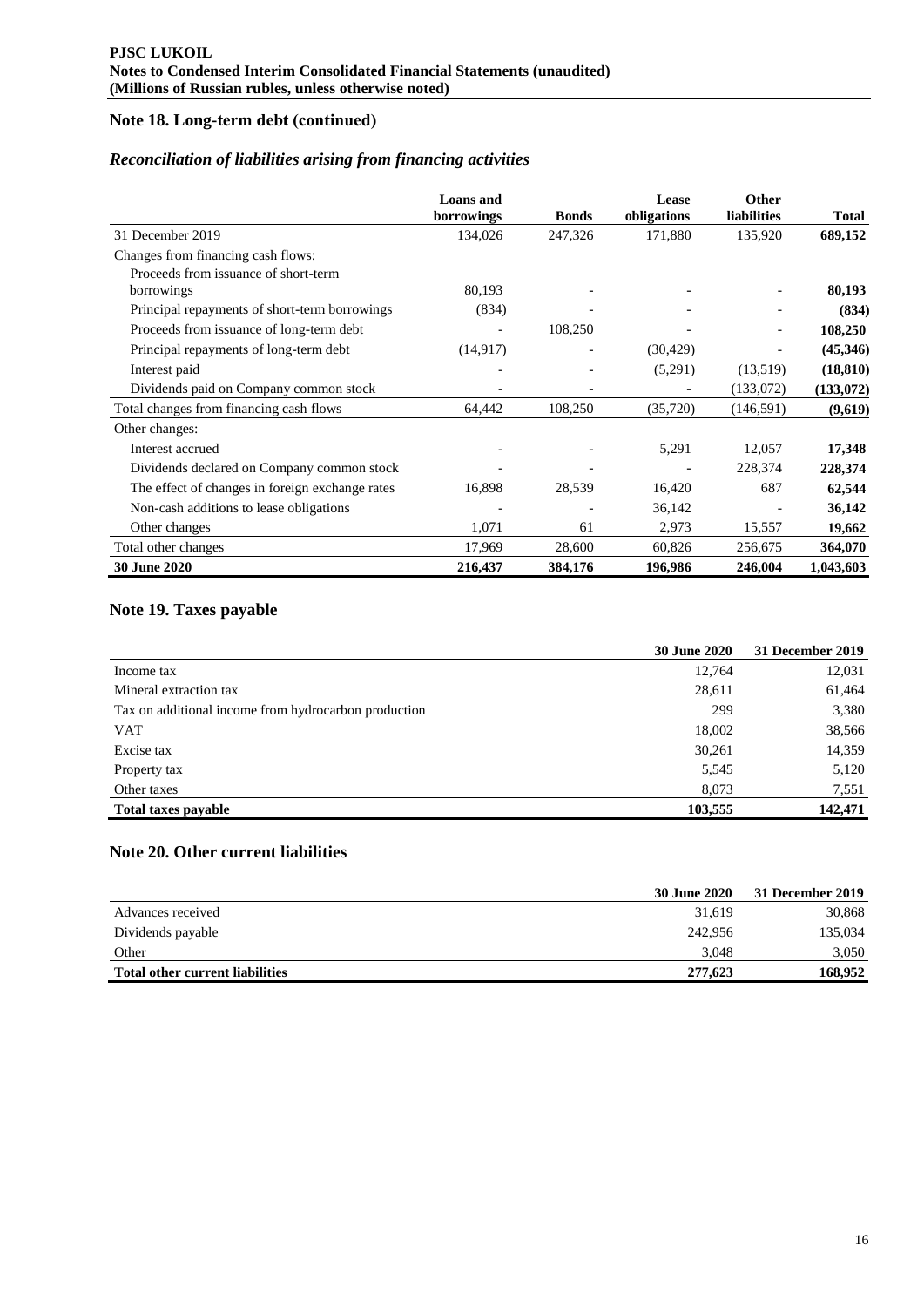## **Note 21. Provisions**

|                          | Asset<br>retirement<br>obligations | <b>Provision for</b><br>employee<br>compensations | <b>Provision for</b><br>environmental<br>liabilities | <b>Pension</b><br><b>liabilities</b> | <b>Provision for</b><br>unused<br>vacations | <b>Other</b><br>provisions | <b>Total</b> |
|--------------------------|------------------------------------|---------------------------------------------------|------------------------------------------------------|--------------------------------------|---------------------------------------------|----------------------------|--------------|
| 30 June 2020             | 92,472                             | 9.095                                             | 3,917                                                | 13,432                               | 6,803                                       | 20,781                     | 146,500      |
| Non-current<br>$Incl.$ : | 91.786                             | 47                                                | 1.275                                                | 10,715                               | 169                                         | 2,646                      | 106,638      |
| Current                  | 686                                | 9.048                                             | 2,642                                                | 2.717                                | 6,634                                       | 18,135                     | 39,862       |
| 31 December 2019         | 63.387                             | 9,762                                             | 3,783                                                | 12.544                               | 5.861                                       | 18.940                     | 114,277      |
| Non-current<br>$Incl.$ : | 62.667                             | 263                                               | 1.175                                                | 10.310                               | 153                                         | 2.477                      | 77,045       |
| Current                  | 720                                | 9.499                                             | 2,608                                                | 2.234                                | 5.708                                       | 16.463                     | 37,232       |

Asset retirement obligations changed as follows:

|                                          | For the six<br>months ended<br>30 June 2020 | For the six<br>months ended<br>30 June 2019 |
|------------------------------------------|---------------------------------------------|---------------------------------------------|
| 1 January                                | 63,387                                      | 36,424                                      |
| Provisions made during the period        | 29,014                                      | 648                                         |
| Reversal of provisions                   | (50)                                        | (257)                                       |
| Provisions used during the period        | (155)                                       | (53)                                        |
| Accretion expense                        | 1,863                                       | 1,240                                       |
| Change in discount rate                  | (1,044)                                     | 11,492                                      |
| Changes in estimates                     | (3,105)                                     | (1,060)                                     |
| Foreign currency translation differences | 2,557                                       | (1,520)                                     |
| Other                                    |                                             | 57                                          |
| 30 June                                  | 92,472                                      | 46,971                                      |

# **Note 22. Equity**

## *Common shares*

|                                                   | <b>30 June 2020</b> | 31 December 2019 |
|---------------------------------------------------|---------------------|------------------|
|                                                   | (thousands of       | (thousands of    |
|                                                   | shares)             | shares)          |
| Issued common shares, par value of 0.025 RUB each | 692.866             | 715,000          |
| Treasury shares                                   | (40.367)            | (62,119)         |
| <b>Outstanding common shares</b>                  | 652,499             | 652.881          |

Number of authorised common shares at 30 June 2020 was 777,866 thousands of shares.

On 3 December 2019, at the extraordinary general shareholders' meeting a decision was made to reduce the share capital of the Company by purchase of a portion of issued shares in order to reduce the total number thereof. At 31 December 2019, the Group recognised an obligation to repurchase common shares in the amount of 120,988 million RUB. Share capital reduction to 693 million common shares by purchase and cancellation of 22 million common shares was executed on 10 February 2020. Most of the common shares were purchased from a Group company.

## *Dividends*

At the annual general shareholders' meeting on 23 June 2020, dividends for 2019 were approved in the amount of 350.00 RUB per common share. At the extraordinary shareholders' meeting on 3 December 2019, interim dividends for 2019 were approved in the amount of 192.00 RUB per common share. Total dividends for 2019 were approved in the amount of 542.00 RUB per common share.

At the annual general shareholders' meeting on 20 June 2019, dividends for 2018 were approved in the amount of 155.00 RUB per common share. At the extraordinary general shareholders' meeting on 3 December 2018, interim dividends for 2018 were approved in the amount of 95.00 RUB per common share. Total dividends for 2018 were approved in the amount of 250.00 RUB per common share.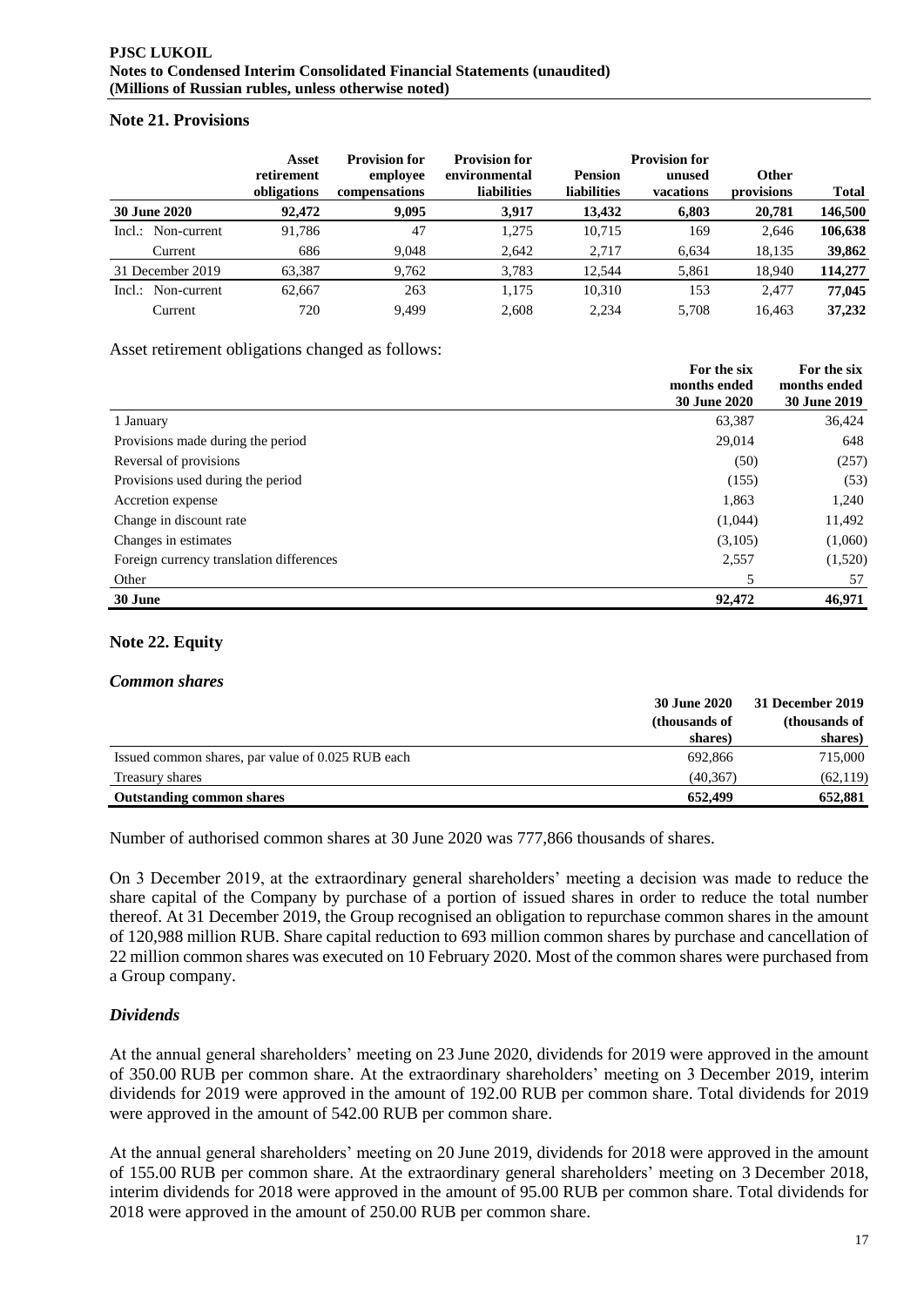## **Note 22. Equity (сontinued)**

Dividends on the Company's shares payable of 242,954 million RUB and 133,514 million RUB are included in "Other current liabilities" in the consolidated statement of financial position at 30 June 2020 and 31 December 2019, respectively.

## *Earnings per share*

The calculation of basic and diluted earnings per share was as follows:

|                                                         | For the three<br>months ended | For the three<br>months ended | For the six<br>months ended | For the six<br>months ended |
|---------------------------------------------------------|-------------------------------|-------------------------------|-----------------------------|-----------------------------|
|                                                         | <b>30 June 2020</b>           | <b>30 June 2019</b>           | <b>30 June 2020</b>         | <b>30 June 2019</b>         |
| (Loss) profit for the period attributable to PJSC       |                               |                               |                             |                             |
| LUKOIL shareholders                                     | (18, 720)                     | 181,245                       | (64,680)                    | 330,481                     |
| Weighted average number of common shares                |                               |                               |                             |                             |
| (thousands of shares)                                   | 652,499                       | 673,877                       | 649,415                     | 682,809                     |
| Dilutive effect of equity-settled share-based           |                               |                               |                             |                             |
| compensation plan (thousands of shares)                 | 23,879                        | 19,010                        | 24,268                      | 18,316                      |
| Dilutive effect related to obligation to repurchase     |                               |                               |                             |                             |
| common shares (thousands of shares)                     |                               | 732                           |                             | 732                         |
| Weighted average number of common shares,               |                               |                               |                             |                             |
| assuming dilution (thousands of shares)                 | 676,378                       | 693,619                       | 673,683                     | 701,857                     |
| (Loss) profit per share of common stock attributable to |                               |                               |                             |                             |
| PJSC LUKOIL shareholders (in Russian rubles):           |                               |                               |                             |                             |
| Basic                                                   | (28.69)                       | 268.96                        | (99.60)                     | 484.00                      |
| Diluted                                                 | (27.68)                       | 261.30                        | (96.01)                     | 470.87                      |

## **Note 23. Personnel expenses**

Personnel expenses were as follows:

|                                   | For the three | For the three       | For the six         | For the six  |
|-----------------------------------|---------------|---------------------|---------------------|--------------|
|                                   | months ended  | months ended        | months ended        | months ended |
|                                   | 30 June 2020  | <b>30 June 2019</b> | <b>30 June 2020</b> | 30 June 2019 |
| Payroll costs                     | 43.131        | 37,664              | 77.173              | 71,878       |
| Statutory insurance contributions | 8.978         | 8.675               | 17.997              | 17.341       |
| Share-based compensation          | 7.842         | 7.842               | 15.684              | 15,684       |
| <b>Total personnel expenses</b>   | 59,951        | 54.181              | 110,854             | 104.903      |

## **Note 24. Finance income and costs**

Finance income was as follows:

|                               | For the three       | For the three | For the six         | For the six         |
|-------------------------------|---------------------|---------------|---------------------|---------------------|
|                               | months ended        | months ended  | months ended        | months ended        |
|                               | <b>30 June 2020</b> | 30 June 2019  | <b>30 June 2020</b> | <b>30 June 2019</b> |
| Interest income from deposits | 1.306               | 3,981         | 4,304               | 7,272               |
| Interest income from loans    | 1,053               | 1.231         | 2,429               | 2,472               |
| Other finance income          | 326                 | 863           | 763                 | 2,315               |
| <b>Total finance income</b>   | 2.685               | 6.075         | 7.496               | 12,059              |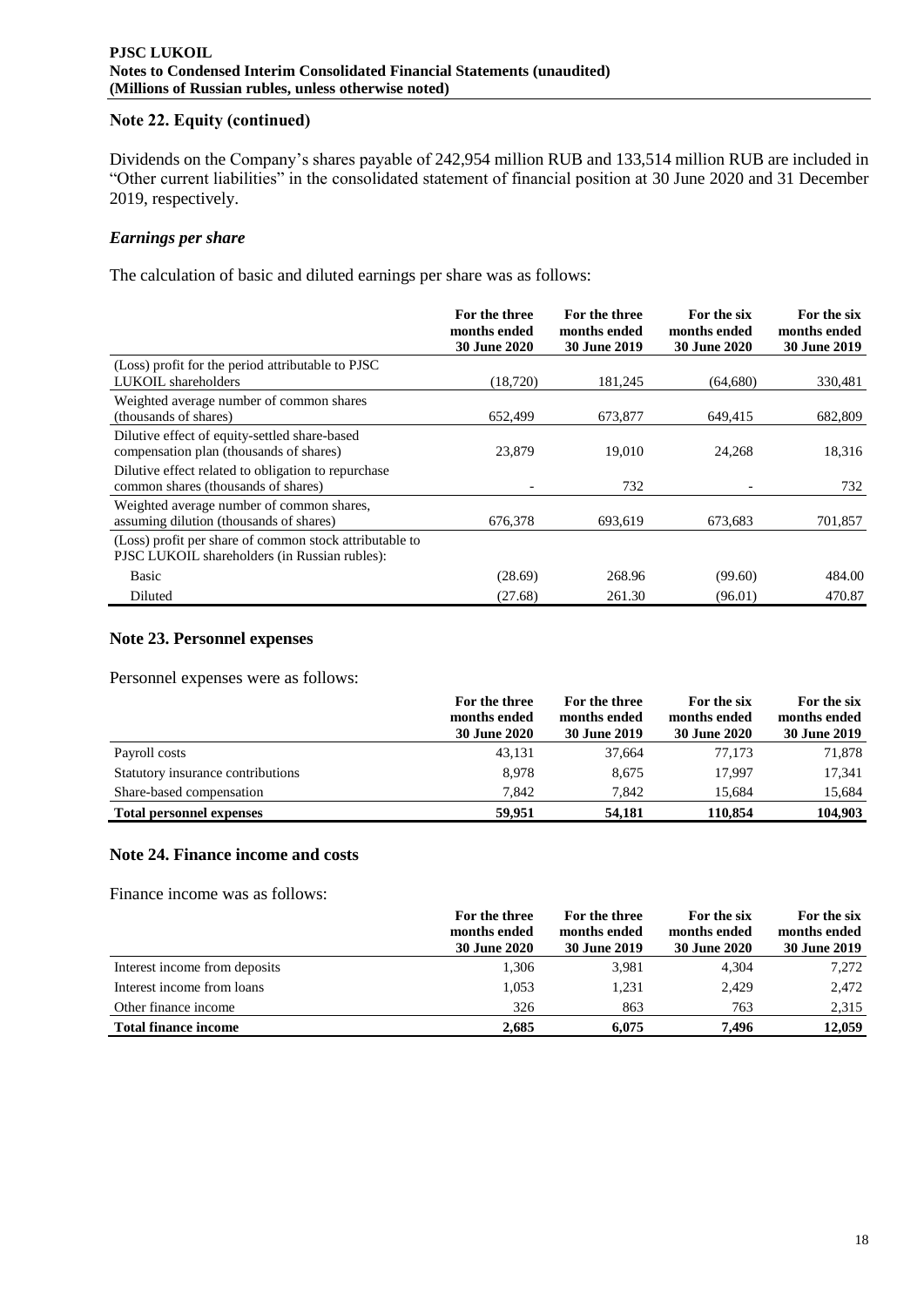## **Note 24. Finance income and costs (сontinued)**

Finance costs were as follows:

|                            | For the three<br>months ended<br><b>30 June 2020</b> | For the three<br>months ended<br>30 June 2019 | For the six<br>months ended<br><b>30 June 2020</b> | For the six<br>months ended<br>30 June 2019 |
|----------------------------|------------------------------------------------------|-----------------------------------------------|----------------------------------------------------|---------------------------------------------|
| Interest expenses          | 9,875                                                | 9.846                                         | 18,635                                             | 20,312                                      |
| Accretion expenses         | 916                                                  | 581                                           | 1.868                                              | 1,246                                       |
| Other finance costs        | 532                                                  | 549                                           | 1.069                                              | 1.152                                       |
| <b>Total finance costs</b> | 11,323                                               | 10,976                                        | 21,572                                             | 22,710                                      |

#### **Note 25. Other income and expenses**

Other income was as follows:

|                                   | For the three<br>months ended<br><b>30 June 2020</b> | For the three<br>months ended<br><b>30 June 2019</b> | For the six<br>months ended<br><b>30 June 2020</b> | For the six<br>months ended<br>30 June 2019 |
|-----------------------------------|------------------------------------------------------|------------------------------------------------------|----------------------------------------------------|---------------------------------------------|
| Gain on disposal of assets        | 347                                                  | 438                                                  | 685                                                | 938                                         |
| Reversal on impairments of assets | 1,787                                                | $\overline{\phantom{a}}$                             | 1.909                                              | $\overline{\phantom{a}}$                    |
| Other income                      | 1.513                                                | 2.327                                                | 4.594                                              | 4,637                                       |
| <b>Total other income</b>         | 3.647                                                | 2,765                                                | 7.188                                              | 5,575                                       |

#### Other expenses were as follows:

|                             | For the three<br>months ended<br><b>30 June 2020</b> | For the three<br>months ended<br><b>30 June 2019</b> | For the six<br>months ended<br><b>30 June 2020</b> | For the six<br>months ended<br>30 June 2019 |
|-----------------------------|------------------------------------------------------|------------------------------------------------------|----------------------------------------------------|---------------------------------------------|
| Loss on disposal of assets  | 5,267                                                | 3,096                                                | 7,524                                              | 5,156                                       |
| Impairments loss            | 38,769                                               | 146                                                  | 82,833                                             | 146                                         |
| Charity expenses            | 2,108                                                | 3,343                                                | 4,419                                              | 5,380                                       |
| Other expenses              | 1.966                                                | 2,540                                                | 3,489                                              | 5,225                                       |
| <b>Total other expenses</b> | 48,110                                               | 9,125                                                | 98,265                                             | 15,907                                      |

## **Note 26. Commitments and contingencies**

## *Capital commitments*

Capital commitments of the Group relating to construction and acquisition of property, plant and equipment amount to 496,472 million RUB and 517,977 million RUB at 30 June 2020 and 31 December 2019, respectively.

#### *Taxation environment*

The taxation systems in the Russian Federation and other emerging markets where Group companies operate are relatively new and are characterised by numerous taxes and frequently changing legislation, which is often unclear, contradictory, and subject to interpretation. Often, differing interpretations exist among different tax authorities within the same jurisdictions and among taxing authorities in different jurisdictions. Taxes are subject to review and investigation by a number of authorities, who are enabled by law to impose substantial fines, penalties and interest charges. In the Russian Federation a tax year remains open for review by the tax authorities during three subsequent calendar years. However, under certain circumstances a tax year may remain open longer. Recent events within the Russian Federation suggest that the tax authorities are taking a more assertive position in their interpretation and enforcement of tax legislation. Such factors significantly increase taxation risks in the Russian Federation and other emerging markets where Group companies operate, comparing to other countries where taxation regimes have been subject to development and clarification over longer periods.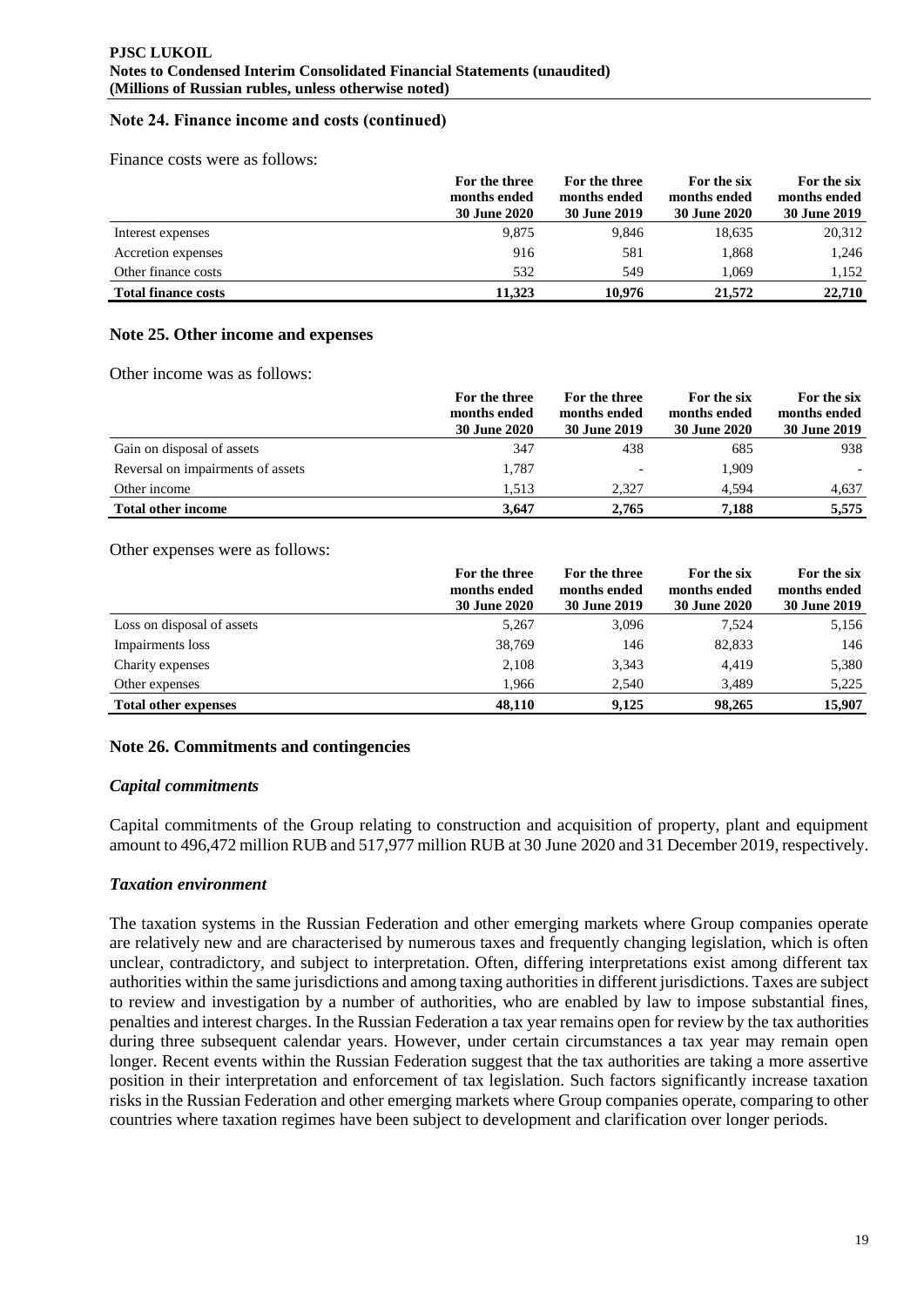## **Note 26. Commitments and contingencies (сontinued)**

The tax authorities in each region of the Russian Federation may have a different interpretation of similar taxation issues which may result in taxation issues successfully defended by the Group in one region being unsuccessfully defended by the Group in another region. There is some direction provided from the central authority based in Moscow on particular taxation issues.

The Group has implemented tax planning and management strategies based on existing legislation. The Group is subject to tax authority audits on an ongoing basis, which is a normal practice in the Russian Federation and other republics of the former Soviet Union, and, at times, the authorities have attempted to impose additional significant taxes on the Group. Management believes that it has adequately met the requirements and provided for tax liabilities based on its interpretation of existing tax legislation. However, the relevant tax authorities may have differing interpretations and the effects on the consolidated financial statements, if the authorities were successful in enforcing their interpretations, could be significant.

# *Litigation and claims*

In July 2015, the prosecutors with the Ploesti Court of Appeals (hereinafter the "Prosecutor's Office") charged the general director and several officers of PETROTEL-LUKOIL S.A., a Group company, with bad faith use of the company's credit and money laundering. Similar charges were brought against LUKOIL Europe Holdings B.V., a Group company, for 2010–2014. On 10 May 2016, the Prahova Tribunal lifted all preventive measures that were in effect against the accused individuals. Upon preliminary hearings the Prosecutor's Office revised the amount of damage claimed from \$2.2 billion (153.9 billion RUB) to \$1.5 billion (104.9 billion RUB). An expertise of all relevant issues of the criminal case was carried out during 2017, the results of which were accepted by the Tribunal on 12 February 2018. At the final hearing on the case which was held on 23 October 2018 the court issued a not guilty decision to all the accused, including general director of PETROTEL-LUKOIL S.A., his deputies and PETROTEL-LUKOIL S.A. and LUKOIL Europe Holdings B.V. themselves. As a result freezing injunction in the amount of approximately \$1.5 billion (104.9 billion RUB) was removed from all assets of the refinery, shares and accounts of PETROTEL-LUKOIL S.A. and LUKOIL Europe Holdings B.V. On 1 November 2018, this decision was appealed by the Prosecutor's Office to the Ploesti Court of Appeals. On 27 November 2019, the Ploesti Court of Appeals issued a decision to return the case for a new examination in the court of first instance. On 24 December 2019, the defendants appealed the decision in an order of extraordinary appeal to the Ploesti Court of Appeals. On 17 June 2020, the Ploesti Court of Appeals rejected the appeal of PETROTEL-LUKOIL S.A. The case was transferred to the Prahova Tribunal. The court hearing is scheduled for 10 September 2020. Management does not believe that the outcome of this matter will have a material adverse effect on the Group's financial position.

LUKOIL Overseas Karachaganak B.V., a Group company, among other contractors, is involved in the disputes with the Republic of Kazakhstan with respect to cost recovery in 2010–2015 (the "CR") and the calculation of the "Fairness index" (the "FI") in accordance with the Final Production Sharing Agreement relating to the Contract Area of the Karachaganak Oil and Gas Condensate Field. In relation to the CR, the parties are making efforts to resolve the dispute through negotiations and in relation to the FI the parties are taking part in an arbitration and management believes that the amounts of claims, as well as calculations of potential losses arising from these disputes to be preliminary and should not be disclosed in order to avoid any adverse impact on the arbitration process and the positions of the parties therein. At the same time management does not preclude the possibility of settlement of the FI related dispute and believes that the final outcome of the above mentioned disputes will not have a material adverse effect on the Group's financial position.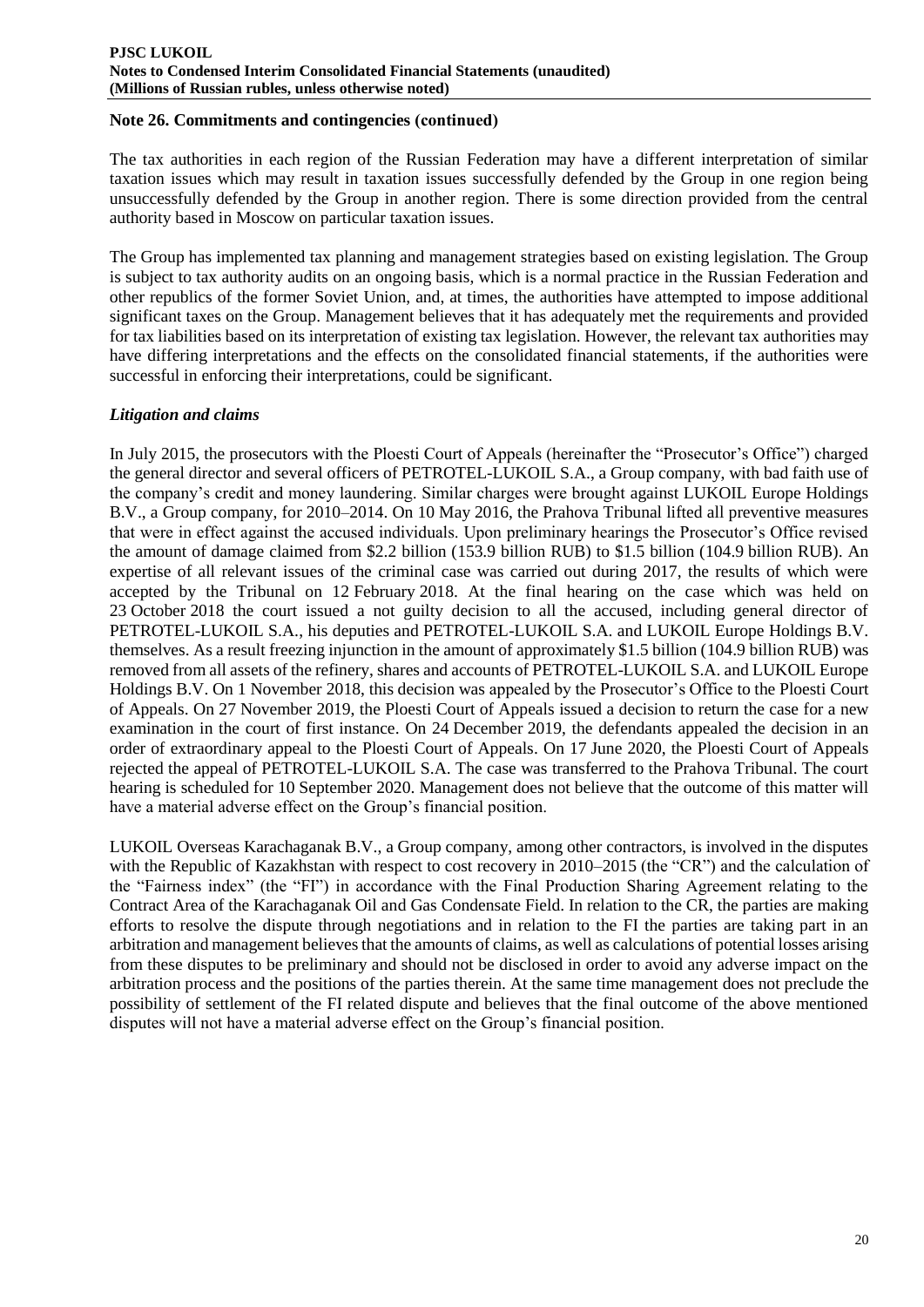## **Note 26. Commitments and contingencies (сontinued)**

On 21 May 2020, the Federal Antimonopoly Service (hereinafter – FAS) of Russia filed a claim to the Arbitration court of the Arkhangelsk region for invalidating the transaction of PJSC LUKOIL for the sale of 100% of shares of JSC Arkhangelskgeoldobycha to LLC Otkritie Promyshlennye Investitsii in May 2017 and applying the consequences of its invalidity. On 29 July 2020, the Arbitration court of Arkhangelsk region passed the case to Arbitration court of Moscow. The hearing date has not yet been set. The transaction to sell shares of JSC Arkhangelskgeoldobycha was concluded after a five-month due diligence and verification of information provided by the seller and the buyer, without any objections from regulatory authorities, in strict compliance with the Russian legislation, after an approval was obtained from the Governmental Commission for Control over Foreign Investments in the Russian Federation. In addition, a written approval was obtained from FAS of Russia to conduct this transaction. The price of the asset was agreed by the parties of the transaction as a result of the lengthy negotiations where largest investment banks were involved as advisers, which confirms the market nature of the deal. In this regard, the Company does not agree with the arguments set out in the claim of FAS of Russia and regards itself as a bona fide seller in this transaction, and will take all necessary measures to protect its rights and legitimate interests. Management does not believe that the outcome of this matter will have a material adverse effect on the Group's financial position.

The Group is involved in various other claims and legal proceedings arising in the normal course of business. While these claims may seek substantial damages against the Group and are subject to uncertainty inherent in any litigation, management does not believe that the ultimate resolution of such matters will have a material adverse impact on the Group's operating results or financial position.

## *Political situation*

In July – September 2014, the United States ("US"), the European Union ("EU") and several other countries imposed a set of sanctions on Russia, including sectoral sanctions which affect several Russian oil and gas companies. The US Department of the Treasury has placed the Company onto the Sectoral Sanctions Identifications List subject to Directive 4 of the Office of foreign assets control (OFAC). Directive 4 prohibits US companies and individuals from providing, exporting, or re-exporting directly or indirectly, goods, services (except for financial services), or technology in support of exploration or production for deepwater, Arctic offshore or shale projects that have the potential to produce oil in the Russian Federation, or in maritime area spreading from the Russian territory and claimed by the Russian Federation.

From January 2018 (based on acts adopted in August – October 2017), the US expanded abovementioned sanctions to include certain categories of international oil projects initiated on or after 29 January 2018 in any part of the world, in which companies placed on the Sectoral Sanctions Identifications List subject to Directive 4 (including the Company) have an ownership interest of 33% or more, or ownership of a majority of the voting interests.

Management believes that current sanctions do not have a material adverse effect on the current or planned Group's oil projects. At the same time the Company continues to monitor and evaluate potential risks for its operations in connection with sanctions.

The Group is exposed to political, economic and legal risks due to its operations in Iraq. Management monitors these risks and believes that there is no adverse effect on the Group's financial position that can be reasonably estimated at present.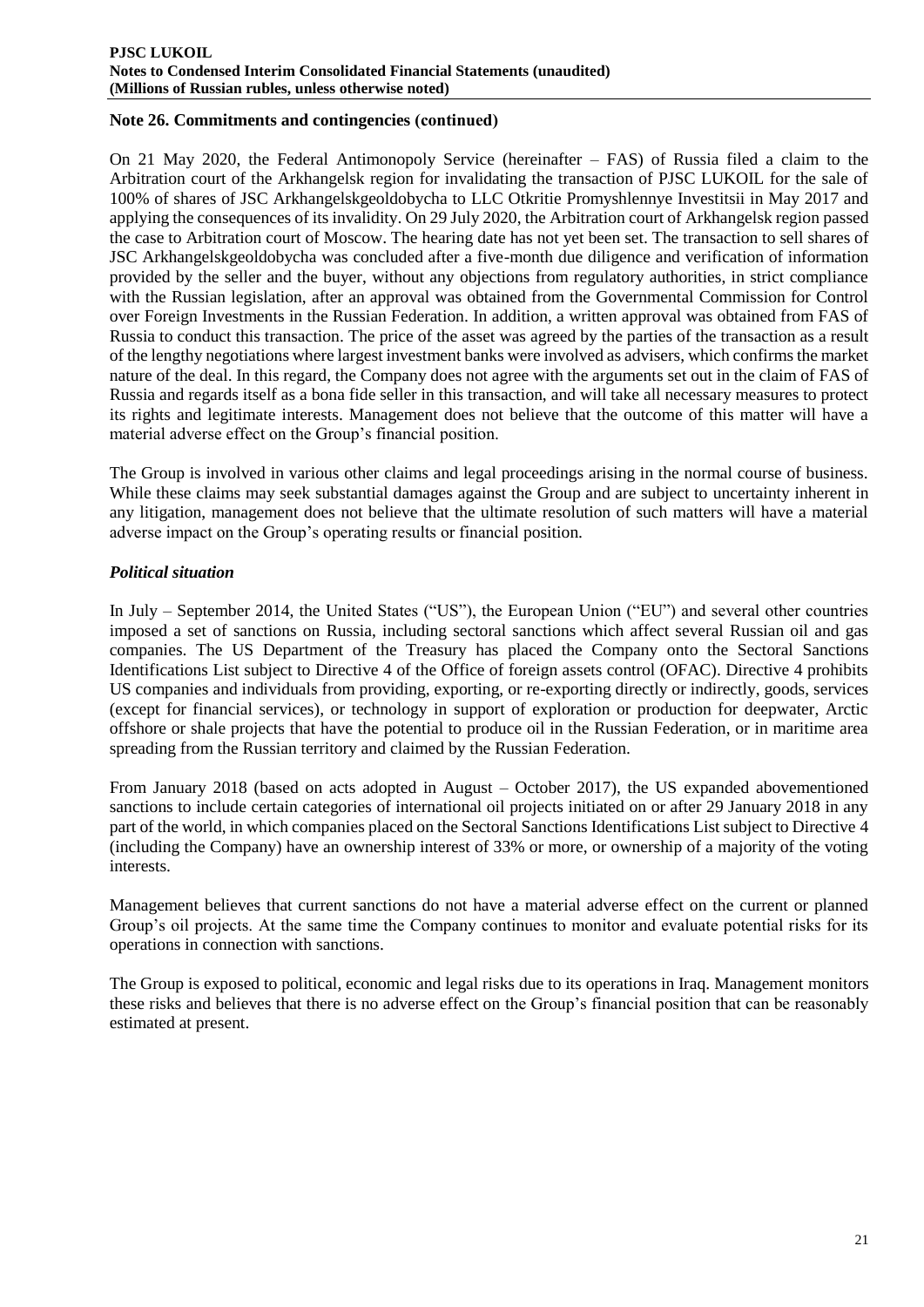## **Note 26. Commitments and contingencies (сontinued)**

## *Other matters*

The Company and other Group companies have been notified by various counterparties of claims in respect of allegedly off-specification quantities of crude oil volumes delivered through the Druzhba pipeline (owned and operated by the state-owned company, PJSC Transneft) in the second quarter of 2019. The claims assert that the oil had an average organic chlorine content in excess of the contractual specification, which may allegedly cause the purchasers to suffer certain financial losses. According to publicly available information, this situation was caused by unlawful actions of certain third parties that were aimed at concealing thefts of oil from the pipeline. The losses have not been fully defined or evidenced. Currently the consequences of the incident in terms of crude oil delivered by the Group to Hungary and Slovakia have been settled between the Company, PJSC Transneft and Hungarian oil and gas company MOL; remaining claims are in the process of settlement. Management does not believe that the ultimate resolution of these matters will have a material adverse impact on the Group's operating results or financial position.

# **Note 27. Related party transactions**

The senior management of the Company believes that the Group has appropriate procedures in place to identify and properly disclose transactions with related parties and has disclosed all of the relationships identified which it deemed to be significant. Related party sales and purchases of oil and oil products were primarily to and from associates and joint ventures. Other financial assets mostly represent loans given to associates and joint ventures.

|                                              | <b>30 June 2020</b> | 31 December 2019 |
|----------------------------------------------|---------------------|------------------|
| Accounts receivable and other current assets | 1,676               | 1,079            |
| Other financial assets                       | 47,146              | 51,053           |
| <b>Total assets</b>                          | 48,822              | 52,132           |
| Accounts payable                             | 7,264               | 5,002            |
| Loans and borrowings                         | 1.438               | 2.222            |
| <b>Total liabilities</b>                     | 8.702               | 7.224            |
|                                              |                     |                  |

Outstanding balances with related parties were as follows:

Related party transactions were as follows:

|                                                   | For the three<br>months ended<br><b>30 June 2020</b> | For the three<br>months ended<br><b>30 June 2019</b> | For the six<br>months ended<br><b>30 June 2020</b> | For the six<br>months ended<br>30 June 2019 |
|---------------------------------------------------|------------------------------------------------------|------------------------------------------------------|----------------------------------------------------|---------------------------------------------|
| Sales of oil and oil products                     | 2,635                                                | 7,876                                                | 8,920                                              | 13,200                                      |
| Other sales                                       | 517                                                  | 541                                                  | 1.195                                              | 1.257                                       |
| Purchases of oil and oil products                 | 12,325                                               | 25,100                                               | 27,304                                             | 49,558                                      |
| Other purchases                                   | 2,753                                                | 2,025                                                | 5,585                                              | 4,222                                       |
| Proceeds from sale of other financial assets, net | 3,006                                                | 2,719                                                | 5,285                                              | 5,809                                       |
| Principal repayments of loans, net                | (835)                                                | (80)                                                 | (799)                                              | (606)                                       |

# **Note 28. Compensation plan**

In late December 2017, the Company announced a compensation plan based on approximately 40 million shares available to certain members of management and key employees for the period from 2018 to 2022, which was implemented in July 2018 and recognised as equity-settled share-based compensation plan.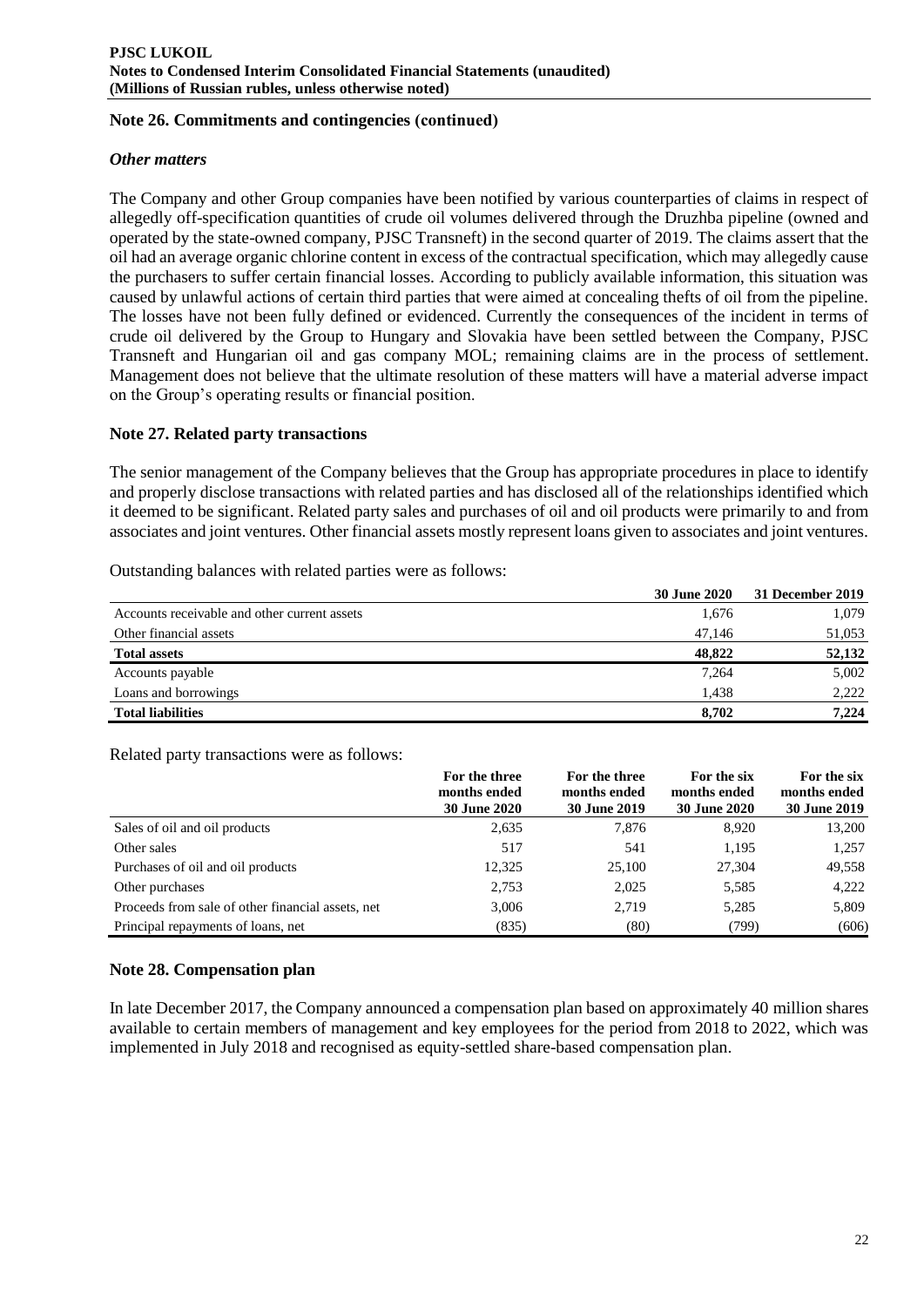## **Note 28. Compensation plan (сontinued)**

The fair value of the plan was estimated at the grant date at 156.8 billion RUB based on forecasting principles of Monte-Carlo model and is not going to be recalculated in the future. The fair value was estimated assuming a spot-price of the Company's share in the amount of 4,355 RUB at the grant date, discount for illiquidity in the amount of 9.95% per annum, a risk-free interest rate of 7.50% per annum, an expected dividend yield of 4.99% per annum, an expected time to maturity of five years and a volatility factor of 25.68%. The expected volatility factor was estimated based on the historical volatility of the Company's shares for the previous five years. The vesting of shares is contingent on meeting the requisite service period, certain KPIs and share price appreciation. The Group is planning to recognise expenses related to the plan evenly during the vesting period.

Related to this share plan the Group recognised compensation expenses of 7,842 million RUB and 15,684 million RUB during the three and the six months ended 30 June 2020 and 2019, respectively.

## **Note 29. Segment information**

The Group has the following operating segments – exploration and production; refining, marketing and distribution; corporate and other. These segments have been determined based on the nature of their operations. Management on a regular basis assesses the performance of these operating segments.

The exploration and production segment explores for, develops and produces crude oil and gas. The refining, marketing and distribution segment includes refining, petrochemical and transport operations, marketing and trading of crude oil, natural gas and refined products, generation, transportation and sales of electricity, heat and related services. The corporate and other business operating segment includes activities of the Company and businesses beyond the Group's traditional operations.

Geographical segments are based on the area of operations and include two segments: Russia and International.

## **Operating segments**

#### **For the three months ended 30 June 2020**

|                                       |                                      | Refining,                     |                               |                    |                     |
|---------------------------------------|--------------------------------------|-------------------------------|-------------------------------|--------------------|---------------------|
|                                       | <b>Exploration and</b><br>production | marketing and<br>distribution | <b>Corporate and</b><br>other | <b>Elimination</b> | <b>Consolidated</b> |
| Sales and other operating revenues    |                                      |                               |                               |                    |                     |
| Third parties                         | 26,564                               | 955,015                       | 4,848                         |                    | 986,427             |
| Inter-segment                         | 225,594                              | 16,411                        | 15,310                        | (257, 315)         |                     |
| Total revenues                        | 252,158                              | 971,426                       | 20,158                        | (257, 315)         | 986,427             |
| Operating expenses                    | 64,174                               | 40,505                        | 3,466                         | (2,630)            | 105,515             |
| Selling, general and administrative   |                                      |                               |                               |                    |                     |
| expenses                              | 10,378                               | 33,248                        | 16,824                        | (8,038)            | 52,412              |
| (Loss) profit for the period          |                                      |                               |                               |                    |                     |
| attributable to PJSC LUKOIL           |                                      |                               |                               |                    |                     |
| shareholders                          | (46, 468)                            | 37,004                        | (12,199)                      | 2,943              | (18, 720)           |
| <b>EBITDA</b>                         | 72,346                               | 78,744                        | (5,441)                       | (1,233)            | 144,416             |
| Income tax expense                    |                                      |                               |                               |                    | (12, 664)           |
| Finance income                        |                                      |                               |                               |                    | 2,685               |
| Finance costs                         |                                      |                               |                               |                    | (11, 323)           |
| Foreign exchange gain                 |                                      |                               |                               |                    | 3,620               |
| Equity share in loss of affiliates    |                                      |                               |                               |                    | (3)                 |
| Other expenses                        |                                      |                               |                               |                    | (44, 463)           |
| Depreciation, depletion and           |                                      |                               |                               |                    |                     |
| amortisation                          |                                      |                               |                               |                    | (100, 725)          |
| Profit for the period attributable to |                                      |                               |                               |                    |                     |
| non-controlling interests             |                                      |                               |                               |                    | (263)               |
| Loss for the period attributable to   |                                      |                               |                               |                    |                     |
| PJSC LUKOIL shareholders              |                                      |                               |                               |                    | (18, 720)           |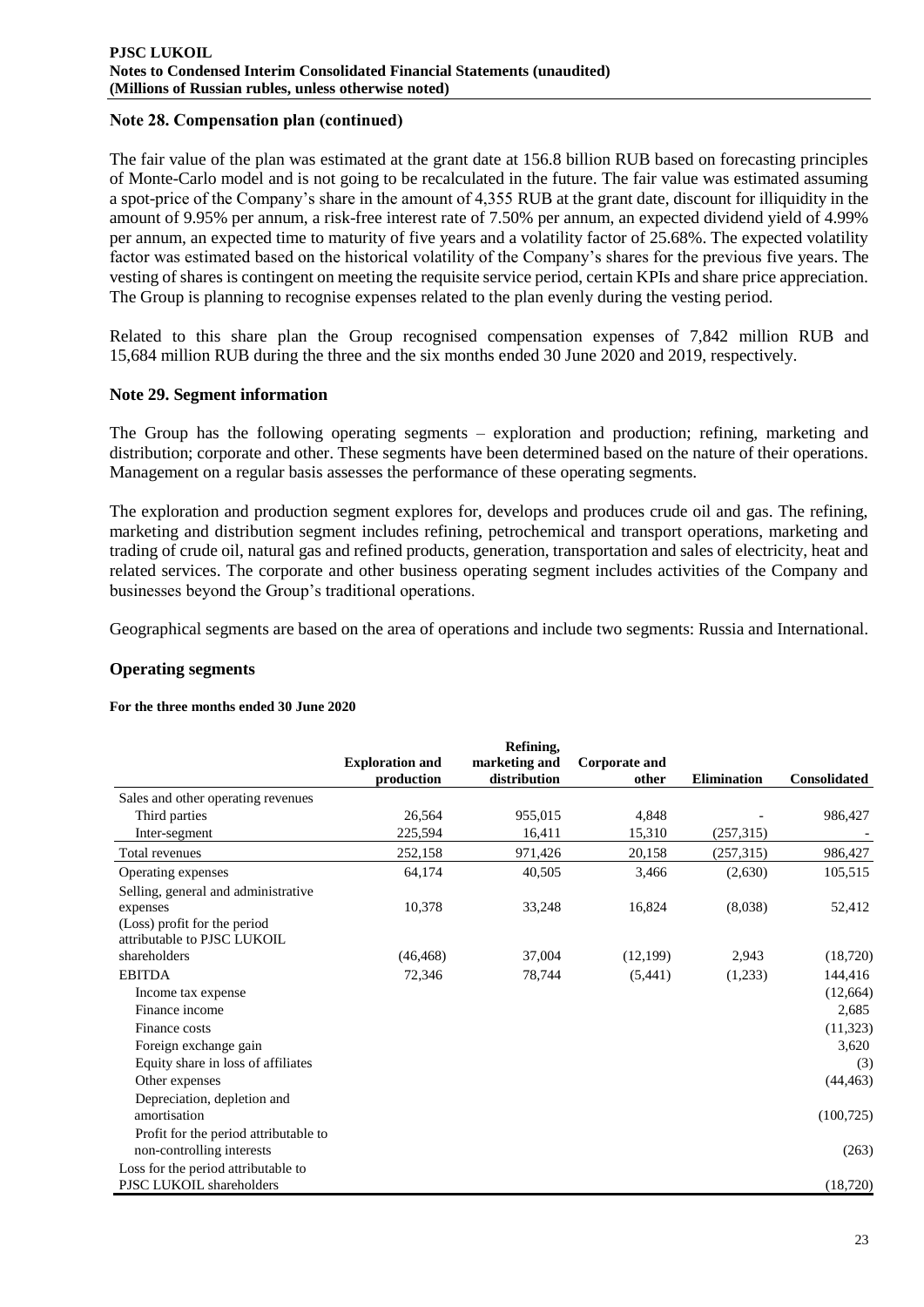#### **For the three months ended 30 June 2019**

|                                           | <b>Exploration and</b> | Refining,<br>marketing and | <b>Corporate and</b> |                    |                     |
|-------------------------------------------|------------------------|----------------------------|----------------------|--------------------|---------------------|
|                                           | production             | distribution               | other                | <b>Elimination</b> | <b>Consolidated</b> |
| Sales and other operating revenues        |                        |                            |                      |                    |                     |
| Third parties                             | 61,193                 | 2,058,781                  | 5,578                |                    | 2,125,552           |
| Inter-segment                             | 559,753                | 18,307                     | 12,915               | (590, 975)         |                     |
| Total revenues                            | 620,946                | 2,077,088                  | 18,493               | (590, 975)         | 2,125,552           |
| Operating expenses                        | 69,100                 | 55,887                     | 4,483                | (15,780)           | 113,690             |
| Selling, general and administrative       |                        |                            |                      |                    |                     |
| expenses                                  | 11,008                 | 29,783                     | 16,530               | (8, 334)           | 48,987              |
| Profit (loss) for the period attributable |                        |                            |                      |                    |                     |
| to PJSC LUKOIL shareholders               | 129,570                | 51,185                     | (6,225)              | 6,715              | 181,245             |
| <b>EBITDA</b>                             | 235,074                | 93,167                     | (8,671)              | 12,600             | 332,170             |
| Income tax expense                        |                        |                            |                      |                    | (41, 927)           |
| Finance income                            |                        |                            |                      |                    | 6,075               |
| Finance costs                             |                        |                            |                      |                    | (10,976)            |
| Foreign exchange gain                     |                        |                            |                      |                    | 3,607               |
| Equity share in income of affiliates      |                        |                            |                      |                    | 4,942               |
| Other expenses                            |                        |                            |                      |                    | (6,360)             |
| Depreciation, depletion and               |                        |                            |                      |                    |                     |
| amortisation                              |                        |                            |                      |                    | (105,730)           |
| Profit for the period attributable to     |                        |                            |                      |                    |                     |
| non-controlling interests                 |                        |                            |                      |                    | (556)               |
| Profit for the period attributable to     |                        |                            |                      |                    |                     |
| PJSC LUKOIL shareholders                  |                        |                            |                      |                    | 181,245             |

#### **For the six months ended 30 June 2020**

|                                                                    | <b>Exploration and</b><br>production | Refining,<br>marketing and<br>distribution | <b>Corporate and</b><br>other | <b>Elimination</b> | <b>Consolidated</b> |
|--------------------------------------------------------------------|--------------------------------------|--------------------------------------------|-------------------------------|--------------------|---------------------|
| Sales and other operating revenues                                 |                                      |                                            |                               |                    |                     |
| Third parties                                                      | 78,928                               | 2,562,885                                  | 10,599                        |                    | 2,652,412           |
| Inter-segment                                                      | 611,081                              | 36,915                                     | 24,240                        | (672, 236)         |                     |
| Total revenues                                                     | 690,009                              | 2,599,800                                  | 34,839                        | (672, 236)         | 2,652,412           |
| Operating expenses                                                 | 134,243                              | 89,482                                     | 7,245                         | (13,937)           | 217,033             |
| Selling, general and administrative                                |                                      |                                            |                               |                    |                     |
| expenses                                                           | 23,364                               | 60,424                                     | 31,753                        | (18,020)           | 97,521              |
| Loss for the period attributable to<br>PJSC LUKOIL shareholders    | (24,003)                             | (4, 448)                                   | (57, 142)                     | 20,913             | (64, 680)           |
| <b>EBITDA</b>                                                      | 181,535                              | 119,035                                    | (16, 130)                     | 10,819             | 295,259             |
| Income tax expense                                                 |                                      |                                            |                               |                    | (36,042)            |
| Finance income                                                     |                                      |                                            |                               |                    | 7,496               |
| Finance costs                                                      |                                      |                                            |                               |                    | (21, 572)           |
| Foreign exchange loss                                              |                                      |                                            |                               |                    | (11,290)            |
| Equity share in income of affiliates                               |                                      |                                            |                               |                    | 4,428               |
| Other expenses                                                     |                                      |                                            |                               |                    | (91,077)            |
| Depreciation, depletion and<br>amortisation                        |                                      |                                            |                               |                    | (211, 443)          |
| Profit for the period attributable to<br>non-controlling interests |                                      |                                            |                               |                    | (439)               |
| Loss for the period attributable to<br>PJSC LUKOIL shareholders    |                                      |                                            |                               |                    | (64, 680)           |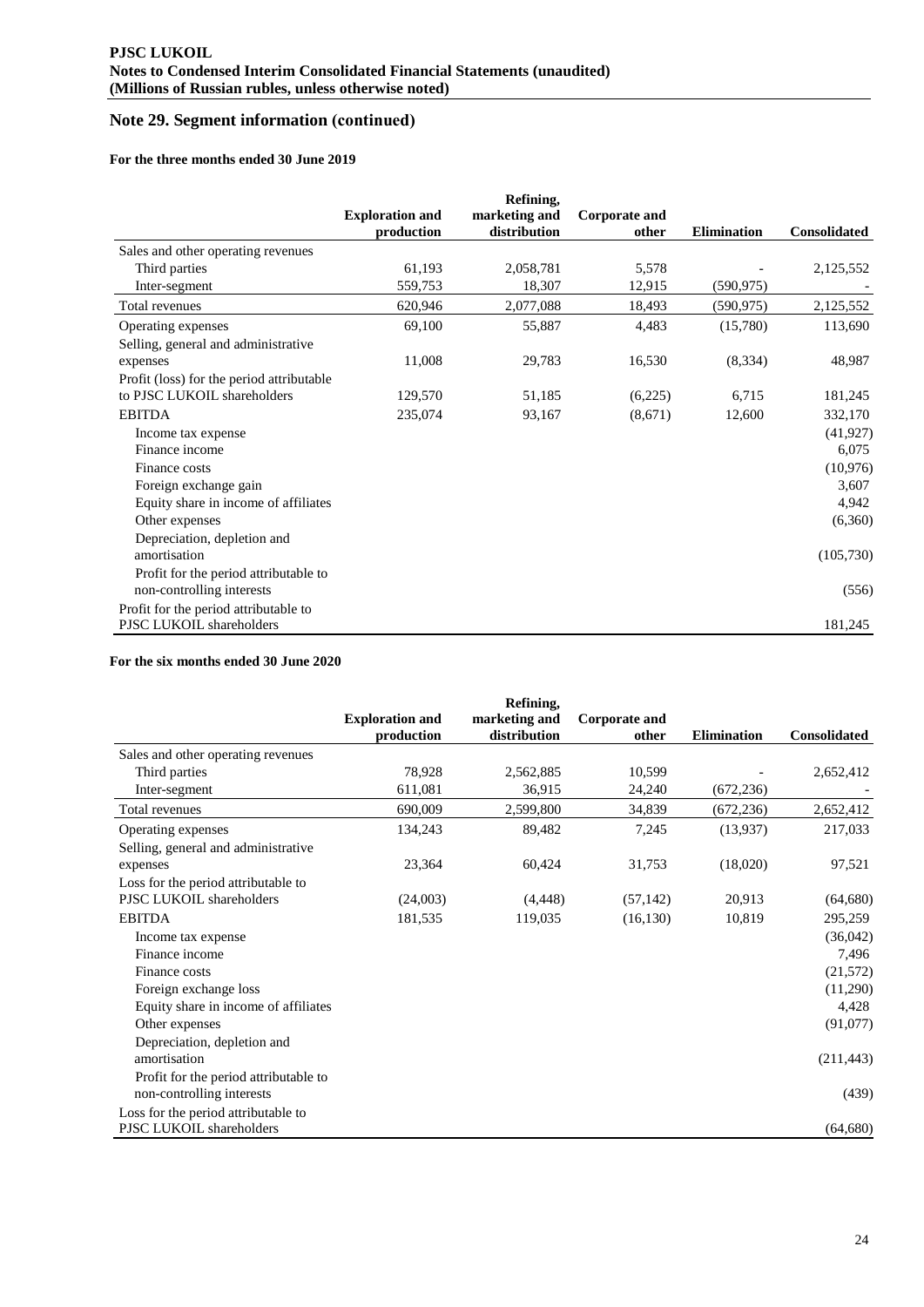#### **For the six months ended 30 June 2019**

|                                                                    | <b>Exploration and</b><br>production | Refining,<br>marketing and<br>distribution | Corporate and<br>other | <b>Elimination</b> | <b>Consolidated</b> |
|--------------------------------------------------------------------|--------------------------------------|--------------------------------------------|------------------------|--------------------|---------------------|
| Sales and other operating revenues                                 |                                      |                                            |                        |                    |                     |
| Third parties                                                      | 133,431                              | 3,832,171                                  | 10,883                 |                    | 3,976,485           |
| Inter-segment                                                      | 1,080,820                            | 38,079                                     | 25,170                 | (1,144,069)        |                     |
| Total revenues                                                     | 1,214,251                            | 3,870,250                                  | 36,053                 | (1,144,069)        | 3,976,485           |
| Operating expenses                                                 | 134,386                              | 111,784                                    | 8,466                  | (31,777)           | 222,859             |
| Selling, general and administrative                                |                                      |                                            |                        |                    |                     |
| expenses                                                           | 26,076                               | 59,928                                     | 31,038                 | (18, 482)          | 98,560              |
| Profit (loss) for the period attributable                          |                                      |                                            |                        |                    |                     |
| to PJSC LUKOIL shareholders                                        | 258,029                              | 82,733                                     | (7,188)                | (3,093)            | 330,481             |
| <b>EBITDA</b>                                                      | 470,206                              | 173,105                                    | (15,739)               | 2,655              | 630,227             |
| Income tax expense                                                 |                                      |                                            |                        |                    | (84, 723)           |
| Finance income                                                     |                                      |                                            |                        |                    | 12,059              |
| Finance costs                                                      |                                      |                                            |                        |                    | (22,710)            |
| Foreign exchange gain                                              |                                      |                                            |                        |                    | 5,508               |
| Equity share in income of affiliates                               |                                      |                                            |                        |                    | 11,122              |
| Other expenses                                                     |                                      |                                            |                        |                    | (10, 332)           |
| Depreciation, depletion and                                        |                                      |                                            |                        |                    |                     |
| amortisation                                                       |                                      |                                            |                        |                    | (209, 560)          |
| Profit for the period attributable to<br>non-controlling interests |                                      |                                            |                        |                    | (1,110)             |
| Profit for the period attributable to                              |                                      |                                            |                        |                    |                     |
| PJSC LUKOIL shareholders                                           |                                      |                                            |                        |                    | 330,481             |

## **Geographical segments**

|                                                                                         | For the three<br>months ended<br><b>30 June 2020</b> | For the three<br>months ended<br><b>30 June 2019</b> | For the six<br>months ended<br><b>30 June 2020</b> | For the six<br>months ended<br><b>30 June 2019</b> |
|-----------------------------------------------------------------------------------------|------------------------------------------------------|------------------------------------------------------|----------------------------------------------------|----------------------------------------------------|
| Sales of crude oil within Russia                                                        | 3,540                                                | 4,093                                                | 11,034                                             | 13,598                                             |
| Export of crude oil and sales of crude oil by foreign<br>subsidiaries                   | 306,857                                              | 749,866                                              | 939,791                                            | 1,357,946                                          |
| Sales of petroleum products within Russia                                               | 161,878                                              | 234,838                                              | 365,382                                            | 442,008                                            |
| Export of petroleum products and sales of petroleum<br>products by foreign subsidiaries | 444,346                                              | 1,027,156                                            | 1,164,633                                          | 1,922,751                                          |
| Sales of chemicals within Russia                                                        | 8,128                                                | 11,509                                               | 18,556                                             | 22,453                                             |
| Export of chemicals and sales of chemicals by foreign<br>subsidiaries                   | 13,080                                               | 24,530                                               | 28,871                                             | 55,909                                             |
| Sales of gas within Russia                                                              | 7,752                                                | 8,159                                                | 16,340                                             | 16,124                                             |
| Sales of gas by foreign subsidiaries                                                    | 4,910                                                | 30,985                                               | 29,947                                             | 69,214                                             |
| Sales of energy and related services within Russia                                      | 10,114                                               | 10,462                                               | 27,694                                             | 28,350                                             |
| Sales of energy and related services by foreign<br>subsidiaries                         | 1,984                                                | 3,125                                                | 4,732                                              | 7,201                                              |
| Other sales within Russia                                                               | 8,964                                                | 10,797                                               | 18,283                                             | 20,714                                             |
| Other export sales and other sales of foreign<br>subsidiaries                           | 14,874                                               | 10,032                                               | 27,149                                             | 20,217                                             |
| <b>Total sales</b>                                                                      | 986,427                                              | 2,125,552                                            | 2,652,412                                          | 3,976,485                                          |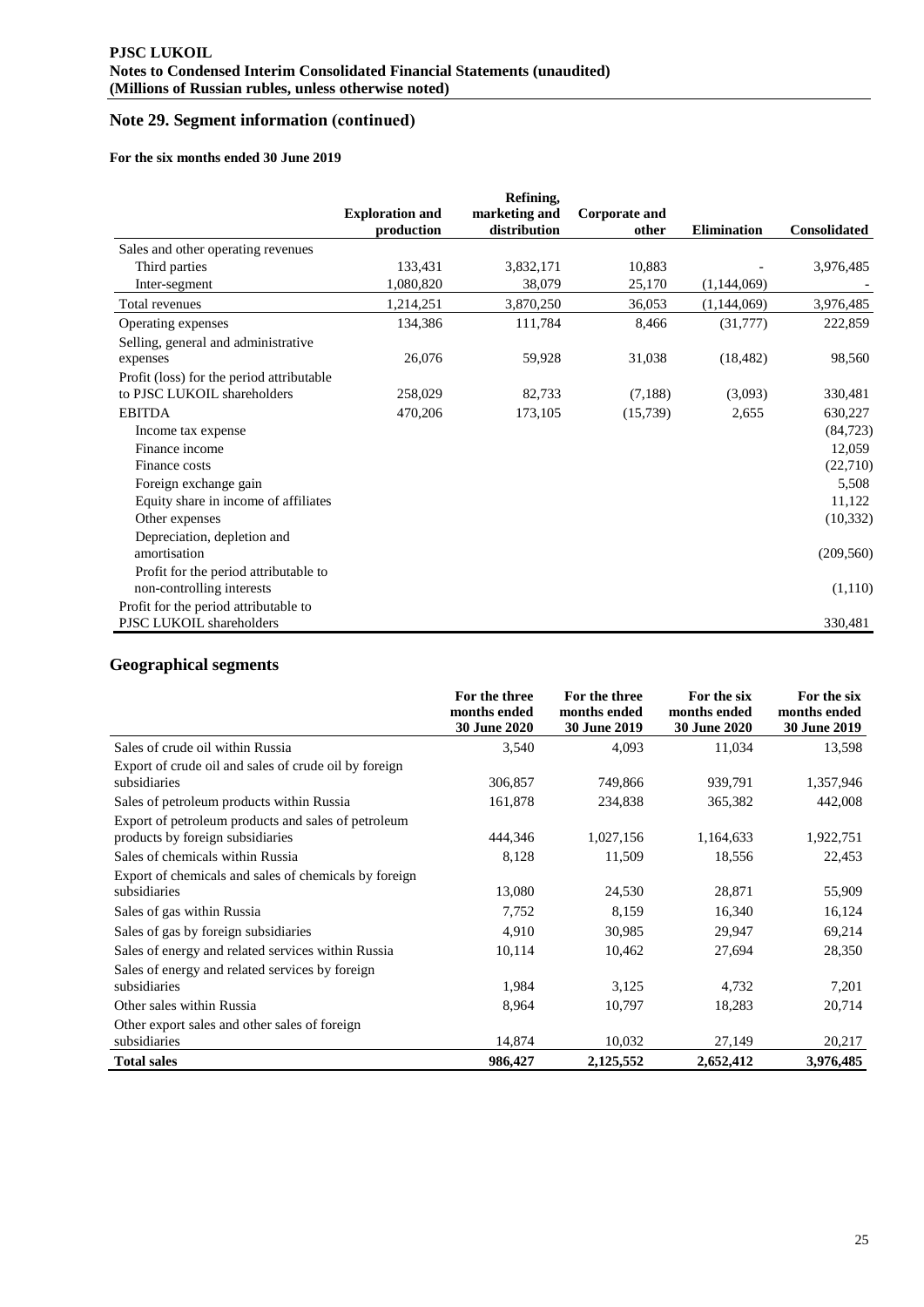#### **For the three months ended 30 June 2020**

|                                                          | <b>Russia</b> | <b>International</b> | <b>Elimination</b> | <b>Consolidated</b> |
|----------------------------------------------------------|---------------|----------------------|--------------------|---------------------|
| Sales and other operating revenues                       |               |                      |                    |                     |
| Third parties                                            | 216,153       | 770.274              |                    | 986,427             |
| Inter-segment                                            | 167,484       | 591                  | (168,075)          |                     |
| Total revenues                                           | 383,637       | 770,865              | (168,075)          | 986,427             |
| Operating expenses                                       | 75.648        | 17,064               | 12,803             | 105,515             |
| Selling, general and administrative expenses             | 22.361        | 30.932               | (881)              | 52,412              |
| Profit (loss) for the period attributable to PJSC LUKOIL |               |                      |                    |                     |
| shareholders                                             | 16,966        | (38,626)             | 2,940              | (18, 720)           |
| <b>EBITDA</b>                                            | 95.743        | 44,688               | 3,985              | 144.416             |

# **For the three months ended 30 June 2019**

|                                                                | <b>Russia</b> | <b>International</b> | <b>Elimination</b> | <b>Consolidated</b> |
|----------------------------------------------------------------|---------------|----------------------|--------------------|---------------------|
| Sales and other operating revenues                             |               |                      |                    |                     |
| Third parties                                                  | 302,968       | 1,822,584            |                    | 2,125,552           |
| Inter-segment                                                  | 420,387       | 668                  | (421, 055)         |                     |
| Total revenues                                                 | 723,355       | 1,823,252            | (421.055)          | 2,125,552           |
| Operating expenses                                             | 82.536        | 28,874               | 2.280              | 113,690             |
| Selling, general and administrative expenses                   | 23.724        | 26,231               | (968)              | 48,987              |
| Profit for the period attributable to PJSC LUKOIL shareholders | 151,875       | 22.718               | 6,652              | 181,245             |
| <b>EBITDA</b>                                                  | 265,379       | 57,154               | 9,637              | 332,170             |

#### **For the six months ended 30 June 2020**

|                                                          | <b>Russia</b> | <b>International</b> | <b>Elimination</b> | <b>Consolidated</b> |
|----------------------------------------------------------|---------------|----------------------|--------------------|---------------------|
| Sales and other operating revenues                       |               |                      |                    |                     |
| Third parties                                            | 487,432       | 2,164,980            |                    | 2,652,412           |
| Inter-segment                                            | 481,385       | 848                  | (482, 233)         |                     |
| Total revenues                                           | 968,817       | 2,165,828            | (482, 233)         | 2,652,412           |
| Operating expenses                                       | 157,520       | 38,878               | 20,635             | 217,033             |
| Selling, general and administrative expenses             | 44.518        | 54,670               | (1,667)            | 97,521              |
| Profit (loss) for the period attributable to PJSC LUKOIL |               |                      |                    |                     |
| shareholders                                             | 41.458        | (127,095)            | 20,957             | (64,680)            |
| <b>EBITDA</b>                                            | 227,520       | 49.931               | 17.808             | 295,259             |

#### **For the six months ended 30 June 2019**

|                                                                | <b>Russia</b> | <b>International</b> | <b>Elimination</b> | <b>Consolidated</b> |
|----------------------------------------------------------------|---------------|----------------------|--------------------|---------------------|
| Sales and other operating revenues                             |               |                      |                    |                     |
| Third parties                                                  | 593,057       | 3,383,428            |                    | 3,976,485           |
| Inter-segment                                                  | 837,945       | 1,667                | (839,612)          |                     |
| Total revenues                                                 | 1,431,002     | 3,385,095            | (839, 612)         | 3,976,485           |
| Operating expenses                                             | 159.921       | 58,785               | 4.153              | 222,859             |
| Selling, general and administrative expenses                   | 45.365        | 54,903               | (1,708)            | 98,560              |
| Profit for the period attributable to PJSC LUKOIL shareholders | 307,460       | 26,139               | (3,118)            | 330,481             |
| <b>EBITDA</b>                                                  | 534,934       | 97,250               | (1,957)            | 630,227             |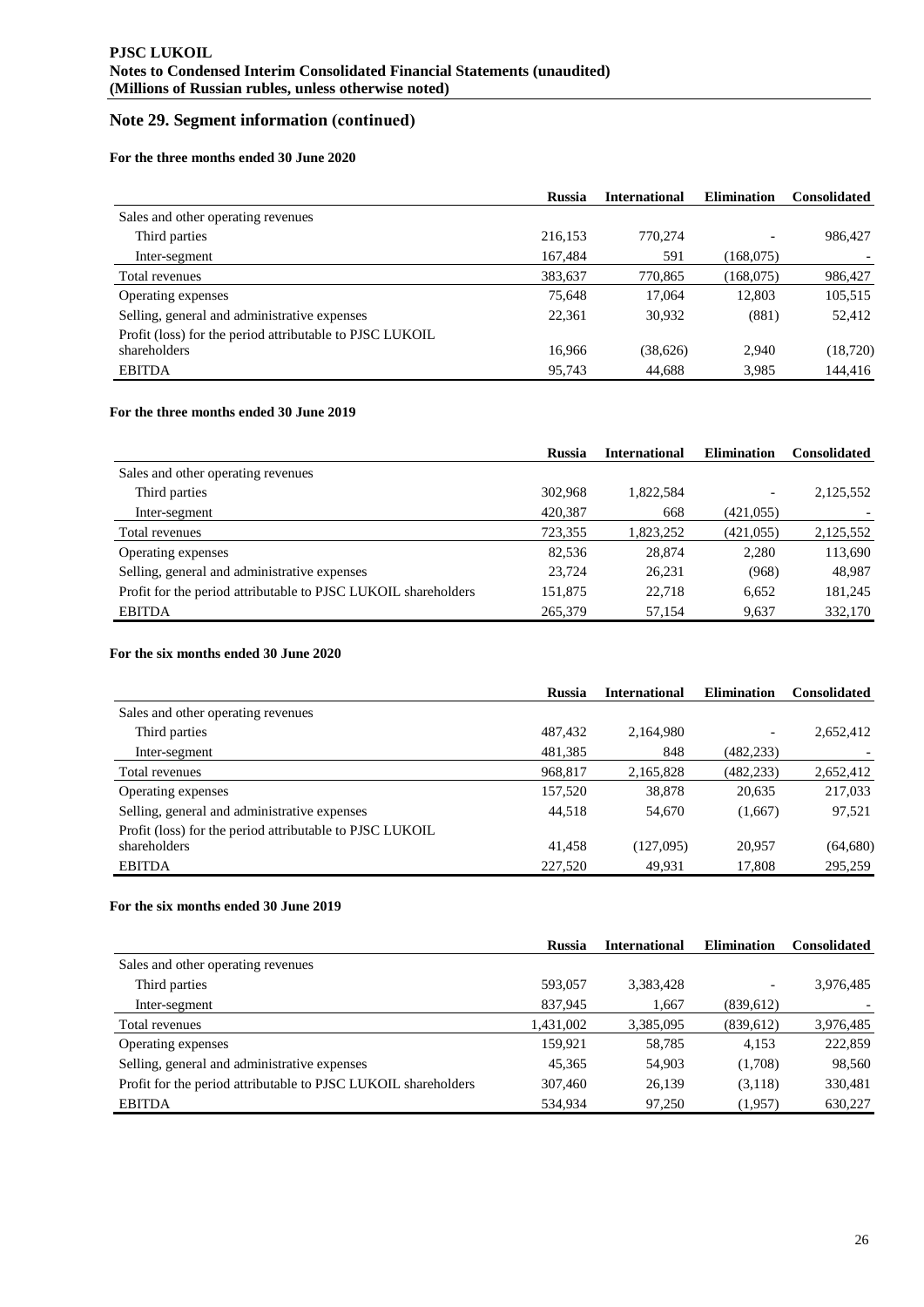In the International segment the Group receives the most substantial revenues in Switzerland, the USA and Singapore.

|                | For the three<br>months ended<br>30 June 2020 | For the three<br>months ended<br>30 June 2019 | For the six<br>months ended<br><b>30 June 2020</b> | For the six<br>months ended<br>30 June 2019 |
|----------------|-----------------------------------------------|-----------------------------------------------|----------------------------------------------------|---------------------------------------------|
| Sales revenues |                                               |                                               |                                                    |                                             |
| in Switzerland | 400,073                                       | 934.708                                       | 1,188,085                                          | 1,767,360                                   |
| in the USA     | 87,205                                        | 386,604                                       | 330.684                                            | 633,321                                     |
| in Singapore   | 70.768                                        | 126.322                                       | 135.427                                            | 248,007                                     |

These amounts are attributed to individual countries based on the jurisdiction of subsidiaries making the sale.

## **Note 30. Fair value**

There are the following methods of fair value measurement based on the valuation method:

Level 1 – quoted prices (unadjusted) in active markets for identical assets or liabilities;

Level 2 – inputs other than quoted prices included within Level 1 that are observable for the asset or liability, either directly or indirectly;

Level 3 – unobservable inputs.

The following tables show the carrying amounts and fair values of financial assets and financial liabilities included in the consolidated statement of financial position at 30 June 2020 and 31 December 2019.

|                                                                      | <b>Fair value</b> |                          |         |         |              |
|----------------------------------------------------------------------|-------------------|--------------------------|---------|---------|--------------|
| 30 June 2020                                                         | Carrying amount   | <b>Level 1</b>           | Level 2 | Level 3 | <b>Total</b> |
| <b>Financial assets:</b>                                             |                   |                          |         |         |              |
| Commodity derivative contracts                                       | 556               | $\overline{\phantom{0}}$ | 556     |         | 556          |
| Financial assets at fair value through<br>profit or loss             | 47,145            | $\overline{\phantom{a}}$ |         | 47,145  | 47,145       |
| Financial assets at fair value through<br>other comprehensive income | 1.434             | 1,434                    |         |         | 1,434        |
| <b>Financial liabilities:</b>                                        |                   |                          |         |         |              |
| Commodity derivative contracts                                       | 622               | $\overline{\phantom{0}}$ | 622     |         | 622          |
| Loans and borrowings                                                 | 700.679           | 409.241                  |         | 317,108 | 726,349      |

|                                                                      | <b>Fair value</b>      |                          |         |         |              |
|----------------------------------------------------------------------|------------------------|--------------------------|---------|---------|--------------|
| 31 December 2019                                                     | <b>Carrying amount</b> | <b>Level 1</b>           | Level 2 | Level 3 | <b>Total</b> |
| <b>Financial assets:</b>                                             |                        |                          |         |         |              |
| Commodity derivative contracts                                       | 180                    |                          | 180     |         | 180          |
| Financial assets at fair value through<br>profit or loss             | 51,054                 | $\overline{\phantom{a}}$ |         | 51,054  | 51,054       |
| Financial assets at fair value through<br>other comprehensive income | 2,656                  | 2,656                    |         |         | 2,656        |
| <b>Financial liabilities:</b>                                        |                        |                          |         |         |              |
| Commodity derivative contracts                                       | 550                    | $\overline{\phantom{a}}$ | 550     |         | 550          |
| Loans and borrowings                                                 | 537,070                | 265,109                  |         | 295.726 | 560,835      |